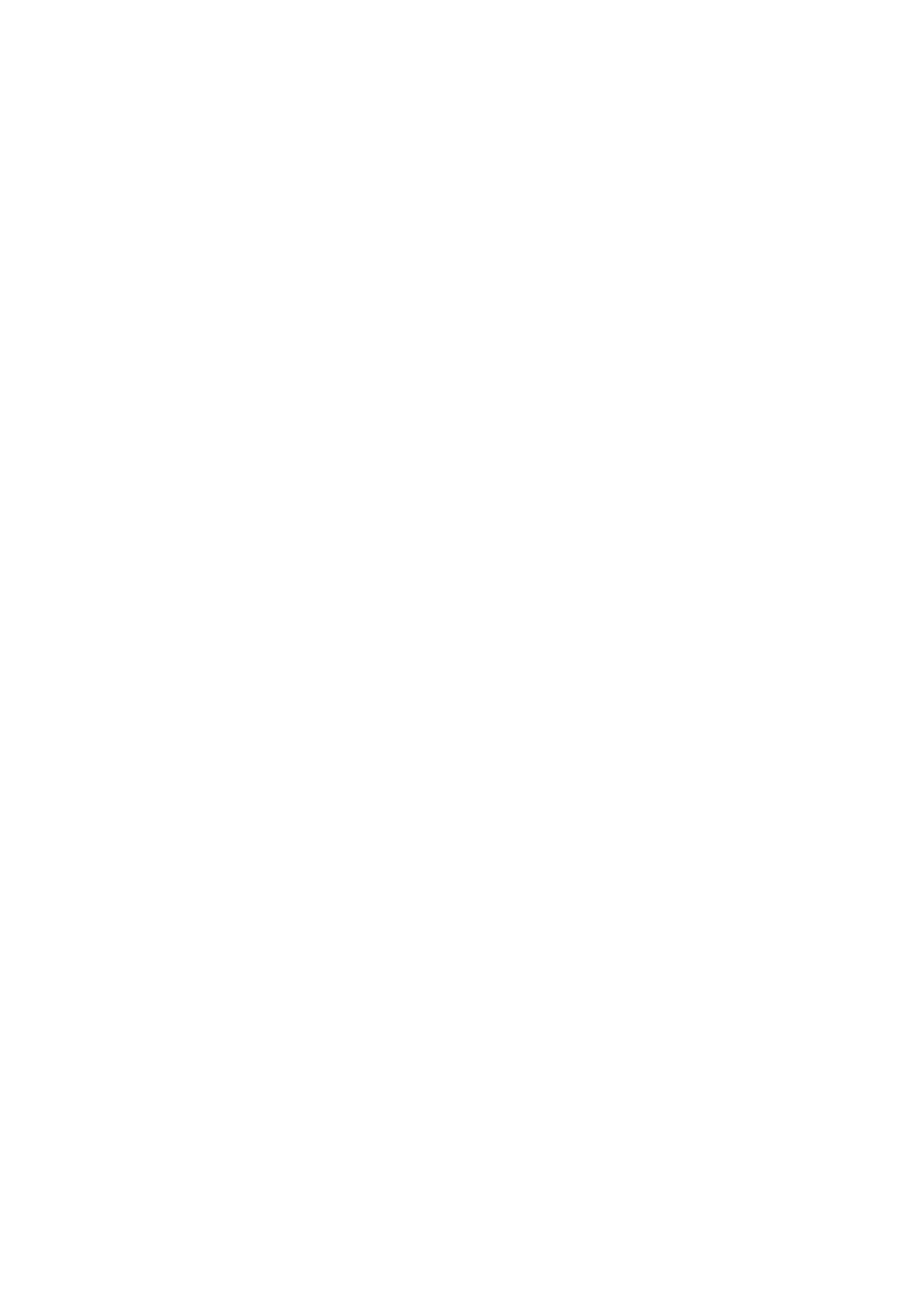### Western Australia

# Western Australian Meat Industry Authority Act 1976

### **CONTENTS**

# Part I — Preliminary

| 1.<br>2.<br>4.<br>5.<br>5A. | Short title<br>Commencement<br>Repeal<br>Interpretation<br>Act to bind Crown | $\overline{\mathbf{c}}$<br>$\begin{array}{c} 2 \\ 2 \\ 2 \end{array}$<br>$\overline{4}$ |
|-----------------------------|------------------------------------------------------------------------------|-----------------------------------------------------------------------------------------|
| 6.                          | Application                                                                  | 4                                                                                       |
|                             | Part II – Constitution of the Authority                                      |                                                                                         |
| 7.                          | The Authority                                                                | 6                                                                                       |
| 8.                          | Membership of the Authority                                                  | 6                                                                                       |
| 9.                          | Term of office                                                               | 7                                                                                       |
| 10.                         | Conduct of meetings                                                          | 8                                                                                       |
| 11.                         | Meetings of the Authority                                                    | 8                                                                                       |
| 12.                         | Proceedings of the Authority                                                 | 8                                                                                       |
| 12A.                        | Minister to have access to information                                       | 9                                                                                       |
| 13.                         | Remuneration and expenses of members and their                               |                                                                                         |
|                             | deputies                                                                     | 10                                                                                      |
| 14.                         | Protection of members and their deputies                                     | 10                                                                                      |
| 15.                         | Staff of the Authority                                                       | 10                                                                                      |
|                             | Part IIA — Financial provisions                                              |                                                                                         |
| 15A.                        | Application of Financial Administration and Audit                            |                                                                                         |
|                             | Act 1985                                                                     | 11                                                                                      |
| 15B.                        | Cost of administration                                                       | 11                                                                                      |
| 15C.                        | Borrowing from Treasurer                                                     | 12                                                                                      |
|                             |                                                                              |                                                                                         |

As at 01 Jan 2005 Version 01-b0-03 page i

Extract from www.slp.wa.gov.au, see that website for further information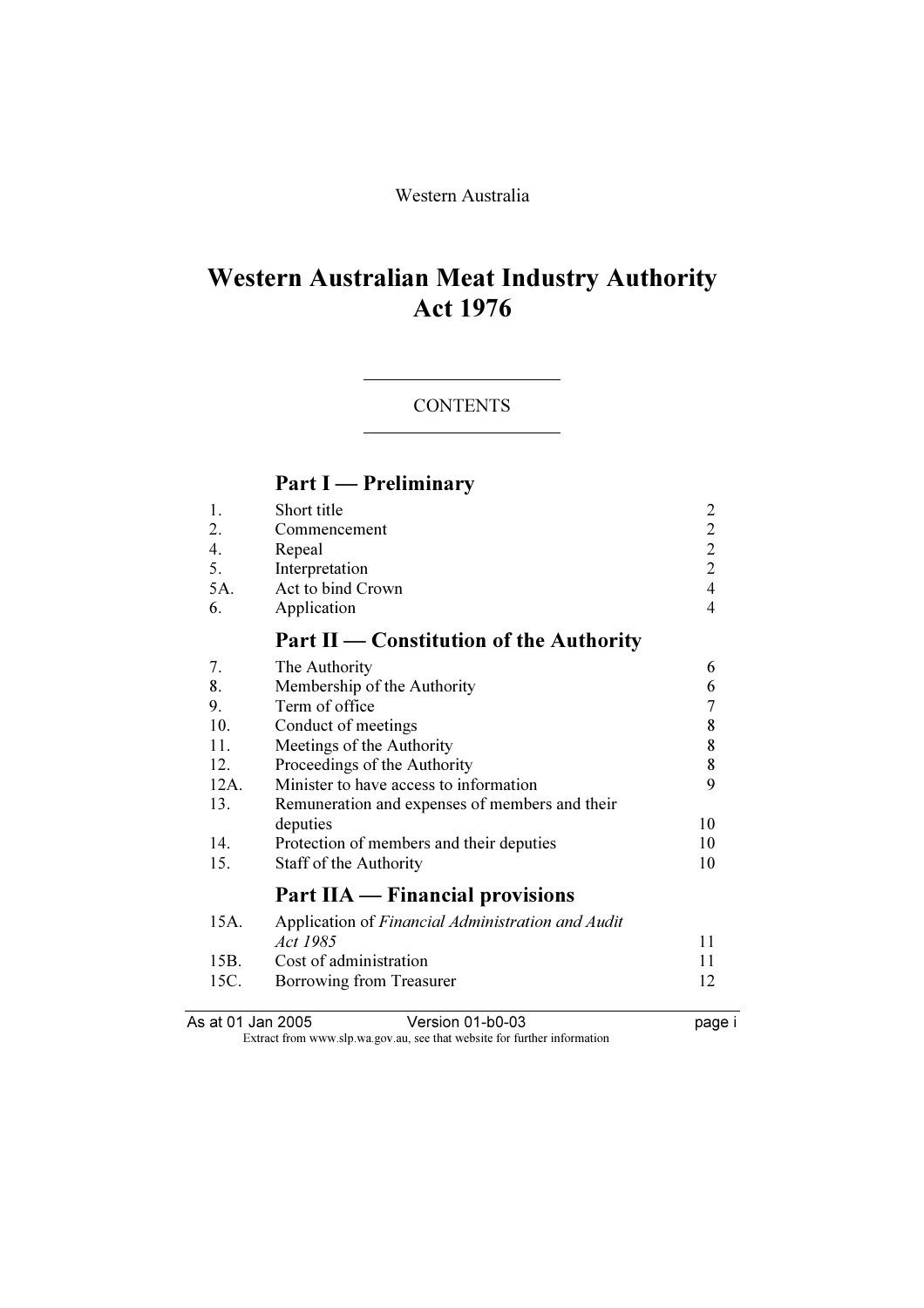## **Contents**

| 15D.  | Other borrowing                                                          | 12 |
|-------|--------------------------------------------------------------------------|----|
| 15E.  | Guarantee by Treasurer                                                   | 13 |
| 15F.  | Effect of guarantee                                                      | 13 |
|       | <b>Part III — Functions of the Authority</b>                             |    |
| 16.   | Functions of the Authority                                               | 14 |
| 16A.  | Powers                                                                   | 16 |
| 16B.  | Authority to apportion expenditure, liabilities and                      |    |
|       | benefits                                                                 | 17 |
| 16C.  | Delegation                                                               | 18 |
|       | Part IV — Approval of abattoirs                                          |    |
| 17.   | Construction and operation of abattoirs                                  | 19 |
| 18.   | Conditions of approval                                                   | 19 |
| 19.   | Grounds of refusal to grant approval                                     | 20 |
| 20.   | Revocation of approval                                                   | 20 |
| 22.   | Appeal to Minister against refusal of approval                           | 21 |
| 23.   | Offence                                                                  | 21 |
| 24.   | Compliance with other Acts, etc.                                         | 21 |
|       | Part IVA — Branding of carcases                                          |    |
|       |                                                                          |    |
| 24A.  |                                                                          | 22 |
| 24B.  | Minister may prescribe abattoirs                                         | 22 |
| 24C.  | Minister may prescribe animals<br>Duties of owner of prescribed abattoir | 22 |
| 24CA. | Duties in respect of declared animals                                    | 24 |
| 24D.  |                                                                          | 24 |
| 24E.  | Branding of carcases outside abattoir<br>Duties of importer of carcases  | 24 |
| 24EA. | Duties of importers of declared animals                                  | 25 |
| 24EB. | Offence of sale of unbranded carcases                                    | 26 |
| 24F.  | Manufacture of branding devices etc.                                     | 26 |
| 24G.  | Inspectors                                                               | 27 |
| 24H.  | Powers of inspectors                                                     | 27 |
| 24I.  | Obstruction of inspectors                                                | 28 |
|       | <b>Part V</b> — Miscellaneous                                            |    |
| 25.   | Returns                                                                  | 29 |
| 25A.  | Execution of documents by Authority                                      | 29 |
| 26.   | Offences and penalty                                                     | 30 |

# Notes

| <u>.</u>  |  |
|-----------|--|
| 1C<br>. . |  |
|           |  |
|           |  |

Version 01-b0-03 As at 01 Jan 2005 Extract from www.slp.wa.gov.au, see that website for further information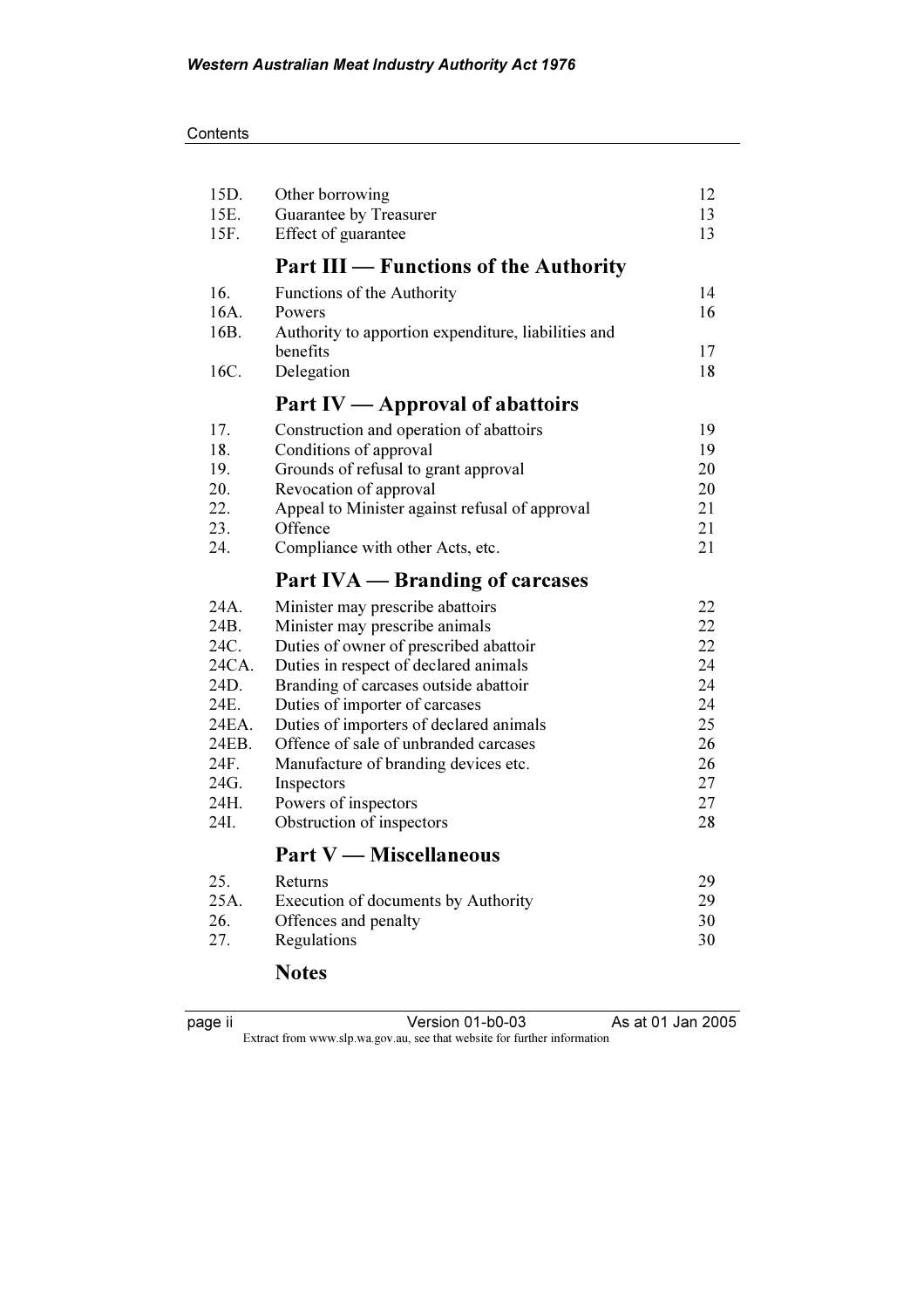## Western Australian Meat Industry Authority Act 1976

|                   | Contents |
|-------------------|----------|
|                   |          |
| Compilation table | 33       |
|                   |          |

As at 01 Jan 2005 Version 01-b0-03 page iii Extract from www.slp.wa.gov.au, see that website for further information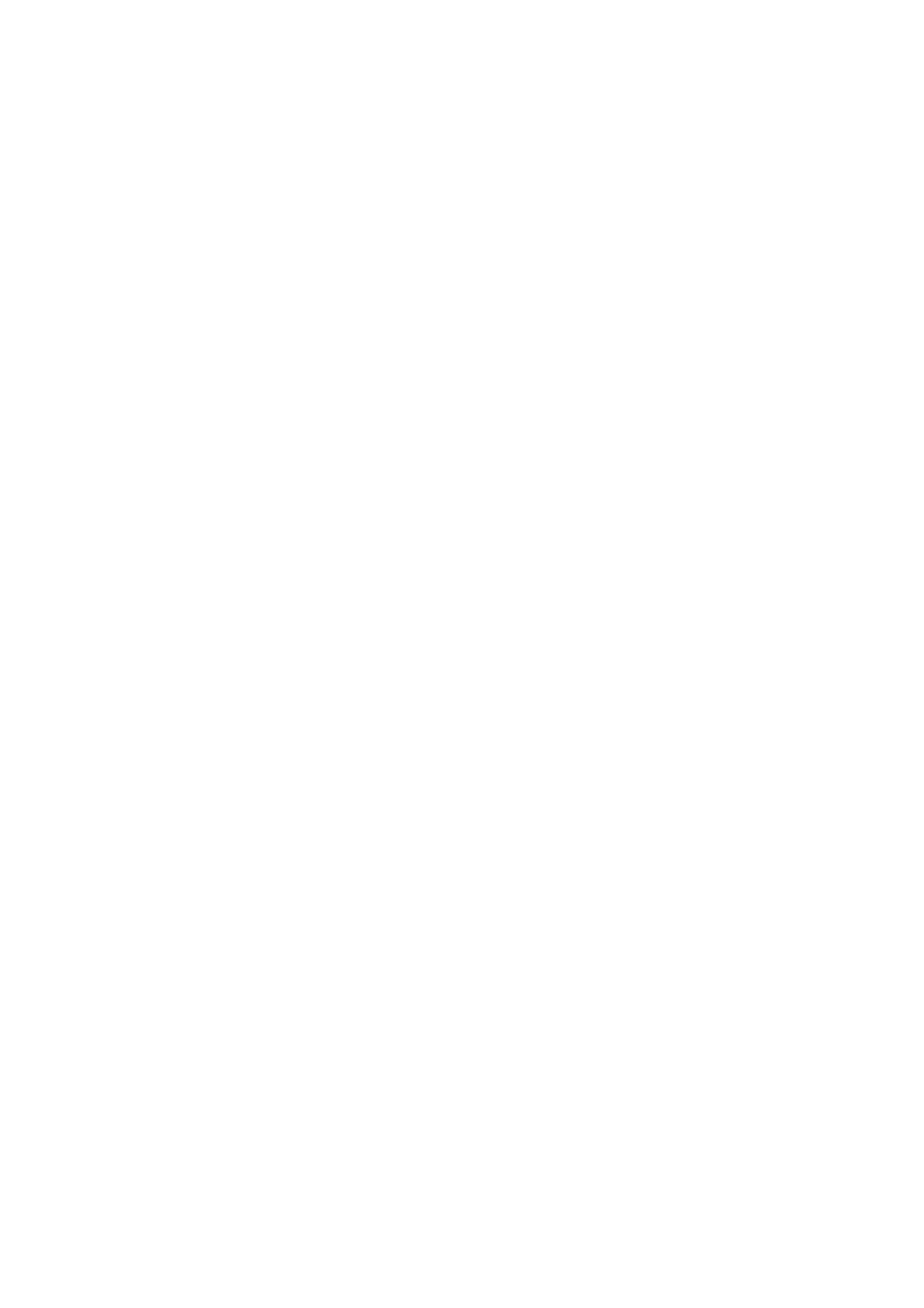Western Australia

# Western Australian Meat Industry Authority Act 1976

An Act to establish the Western Australian Meat Industry Authority, to provide for a system of approval of abattoirs, to regulate the branding of animal carcases in respect of carcase definition, to repeal the Meat Industry (Treatment Works) Licensing Act 1937, and for incidental and other purposes.

[Long title amended by No. 32 of 1982 s. 3.]

As at 01 Jan 2005 Version 01-b0-03 page 1 Extract from www.slp.wa.gov.au, see that website for further information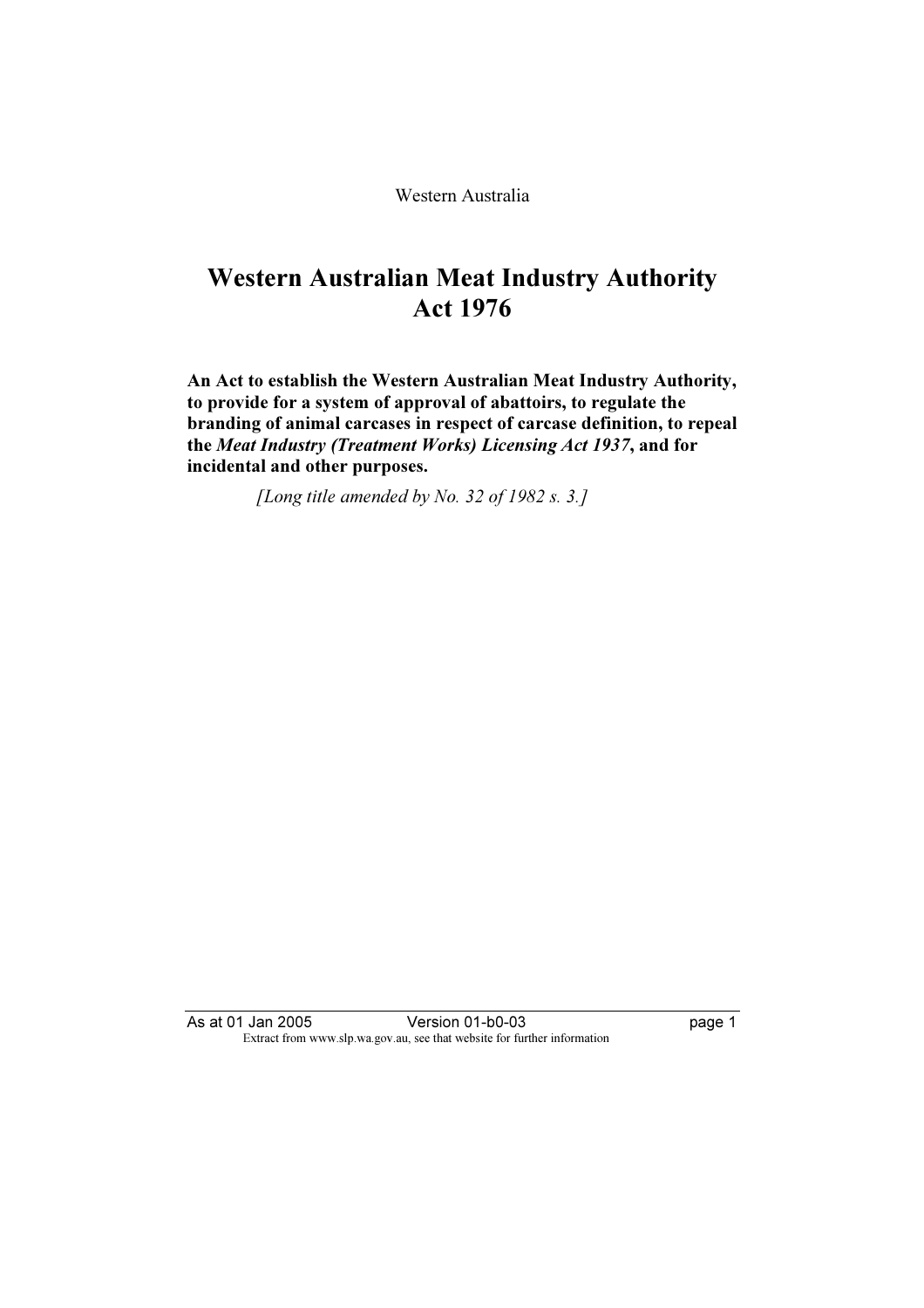#### s. 1

# Part I — Preliminary

#### 1. Short title

 This Act may be cited as the Western Australian Meat Industry Authority Act  $1976<sup>1</sup>$ .

#### 2. Commencement

 The provisions of this Act shall come into operation on such date or dates as is or are, respectively, fixed by proclamation  $\frac{1}{1}$ .

[3. Repealed by No. 10 of 1998 s. 76.]

#### 4. Repeal

 The Meat Industry (Treatment Works) Licensing Act 1937 is hereby repealed.

#### 5. Interpretation

In this Act, unless the contrary intention appears —

- "abattoir" means any premises or place used for or in connection with the slaughtering of animals for sale for human consumption and includes holding yards and the like places used in or in connection with the slaughtering of those animals;
- "animal" means cattle, sheep, pigs, and goats and also includes any other animal declared under section 6 to be a kind of animal to which this Act applies;
- "Authority" means the Western Australian Meat Industry Authority established by this Act;
- "**brand**" includes any mark or stamp;
- "carcase" means the body of a slaughtered animal and includes a reference to the meat, or any other part of the animal, obtained from the body;
- "Chairman" means the Chairman of the Authority;

page 2 Version 01-b0-03 As at 01 Jan 2005<br>Extract from www.slp.wa.gov.au, see that website for further information Extract from www.slp.wa.gov.au, see that website for further information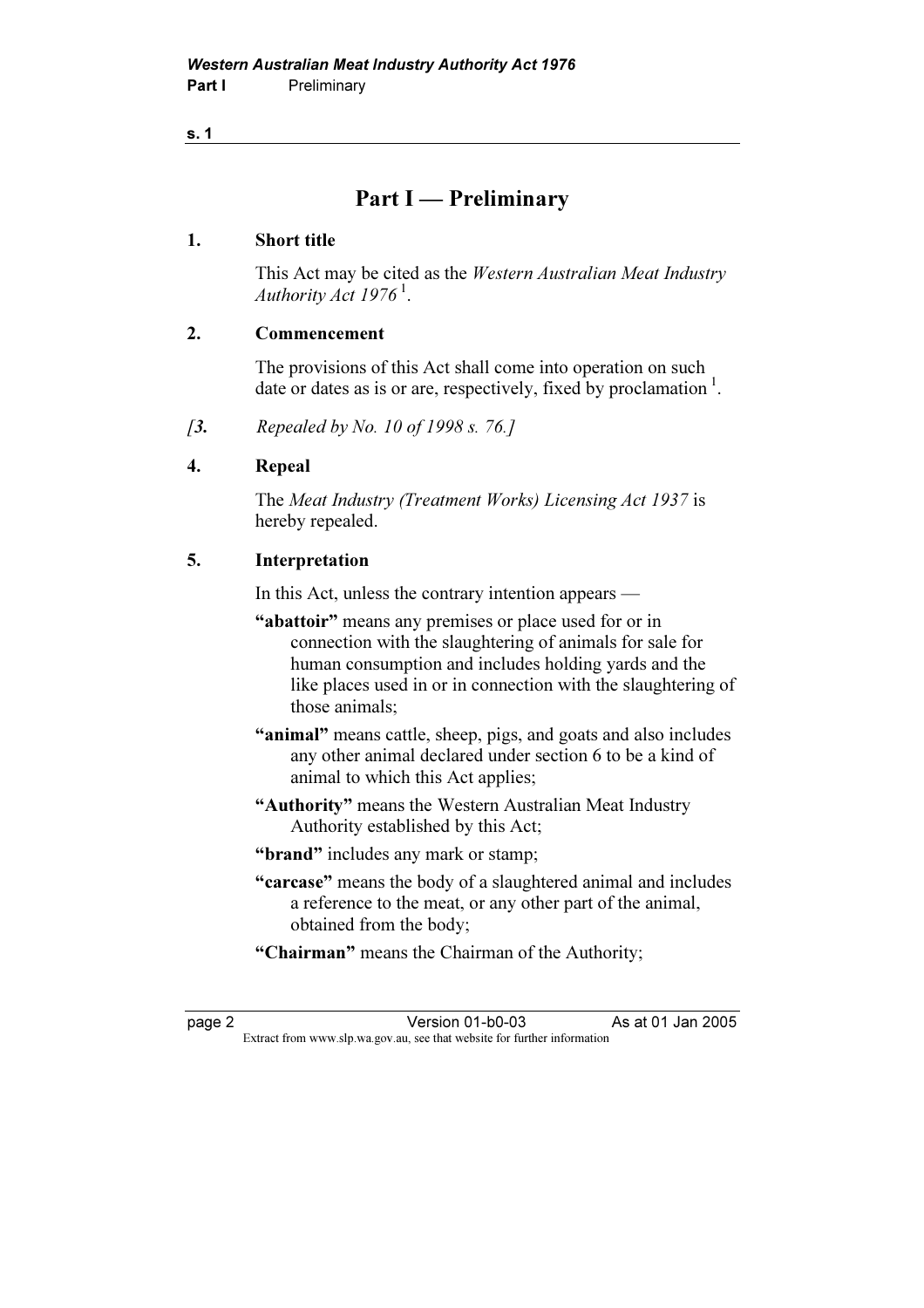- "declared animal" means a kind of animal which is declared for the purposes of Part IVA under section 24B;
- "Deputy Chairman" means the Deputy Chairman of the Authority;

 "Director General" means the person holding or acting in the office of Director General of the Department of Agriculture;

- "Fund" means the Western Australian Meat Industry Authority Fund established under section 15B(1);
- "inspector" means a person appointed under section 24G to be an inspector for the purposes of this Act;
- "meat" means the carcase, or any portion of the carcase, of an animal which has been slaughtered, and is intended to be used, for human consumption, whether fresh or subjected to chilling, freezing, preserving, salting or any other process of manufacture or preservation, and includes any brine or other liquid in which it is preserved:
- "member" means a member of the Authority;
- "Midland Saleyard" means the saleyards formerly maintained and managed by the Western Australian Meat Commission and formerly an adjunct to the Midland Junction Abattoir;
- "officer" means a public service officer employed in a Department under the Public Sector Management Act 1994<sup>2</sup>;
- "**owner**" includes, with respect to an abattoir, any person who is the manager thereof or who is the employer of persons working at the abattoir;
- "package" includes sack, bag, barrel, carton, box, parcel or other container;
- "**premises**" includes land and buildings and any vehicle or conveyance of any kind;
- "prescribed abattoir" means an abattoir which is prescribed for the purposes of Part IVA under section 24A;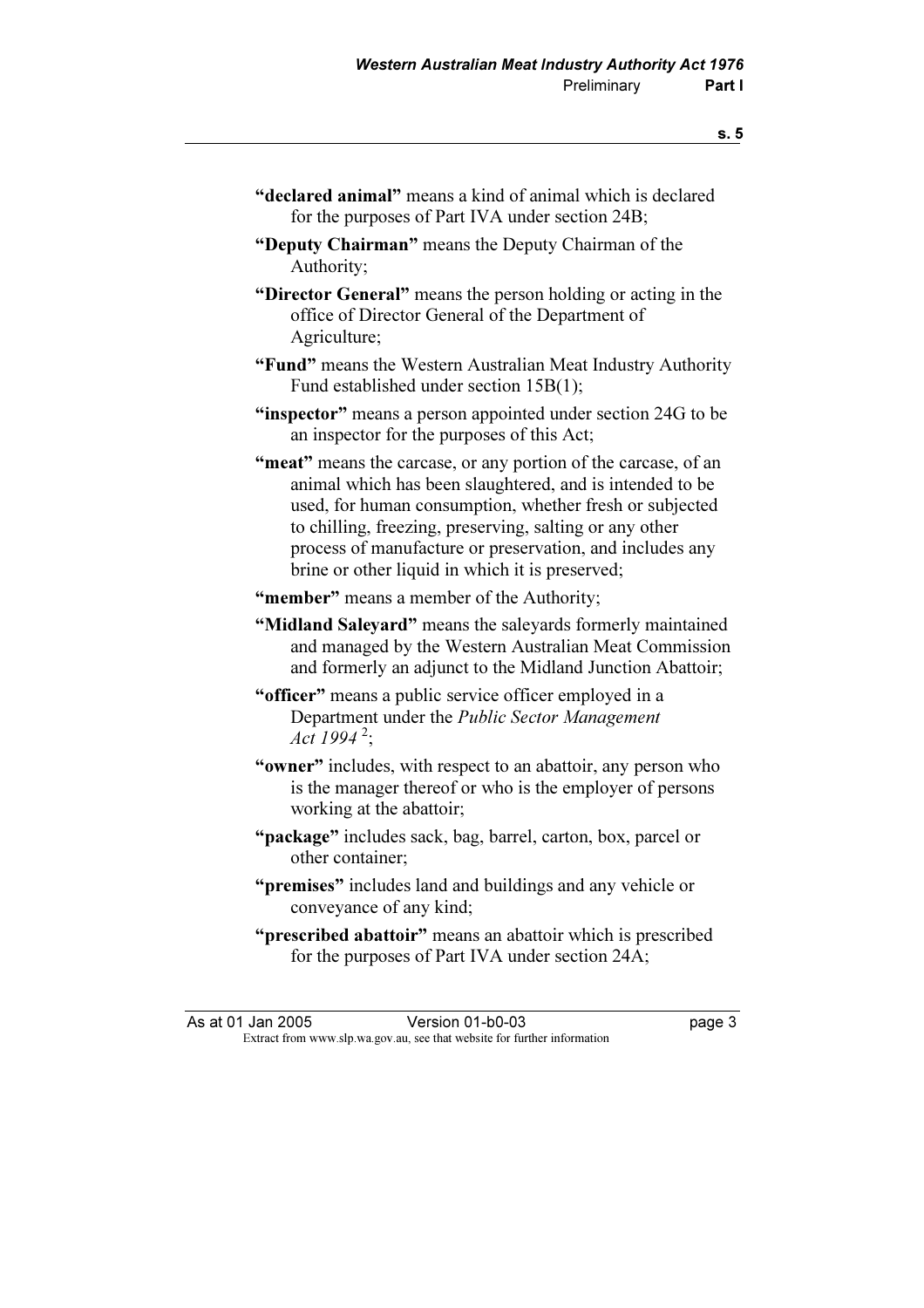#### s. 5A

- "**prescribed animal**" means a kind of animal which is prescribed for the purposes of Part IVA under section 24B;
- "**processing works**" includes any boning room, smallgoods manufacturing facility, or other place where carcases are processed, in so far as it operates otherwise than by way of retail trading;
- "sale", without limiting the scope of the primary meaning, includes —
	- (a) offering, exposing, receiving, supplying or possessing for the purposes of sale;
	- (b) placing on the market for sale;
	- (c) bargaining, barter, exchange, loaning or giving;
	- (d) agreeing to sell;
	- (e) sending or delivering for sale or on sale; and
	- (f) authorising, directing, causing, permitting or suffering any act referred to in paragraph (a), (b), (c), (d) or (e) of this interpretation;
- "salevard" means a place, whether or not a reserve, where animals are held pending or for the purpose of sale.

[Section 5 amended by No. 32 of 1982 s. 5 (as amended by No. 7 of 1984 s. 6); No. 32 of 1993 s. 13; No. 32 of 1994 s. 19.]

#### 5A. Act to bind Crown

This Act binds the Crown.

[Section 5A inserted by No. 32 of 1982 s. 6.]

#### 6. Application

 The Minister may from time to time by notice published in the Government Gazette

 (a) declare any kind of livestock, being a kind to which this Act would not otherwise apply but which is to be used for human consumption, to be an animal to which this Act applies; and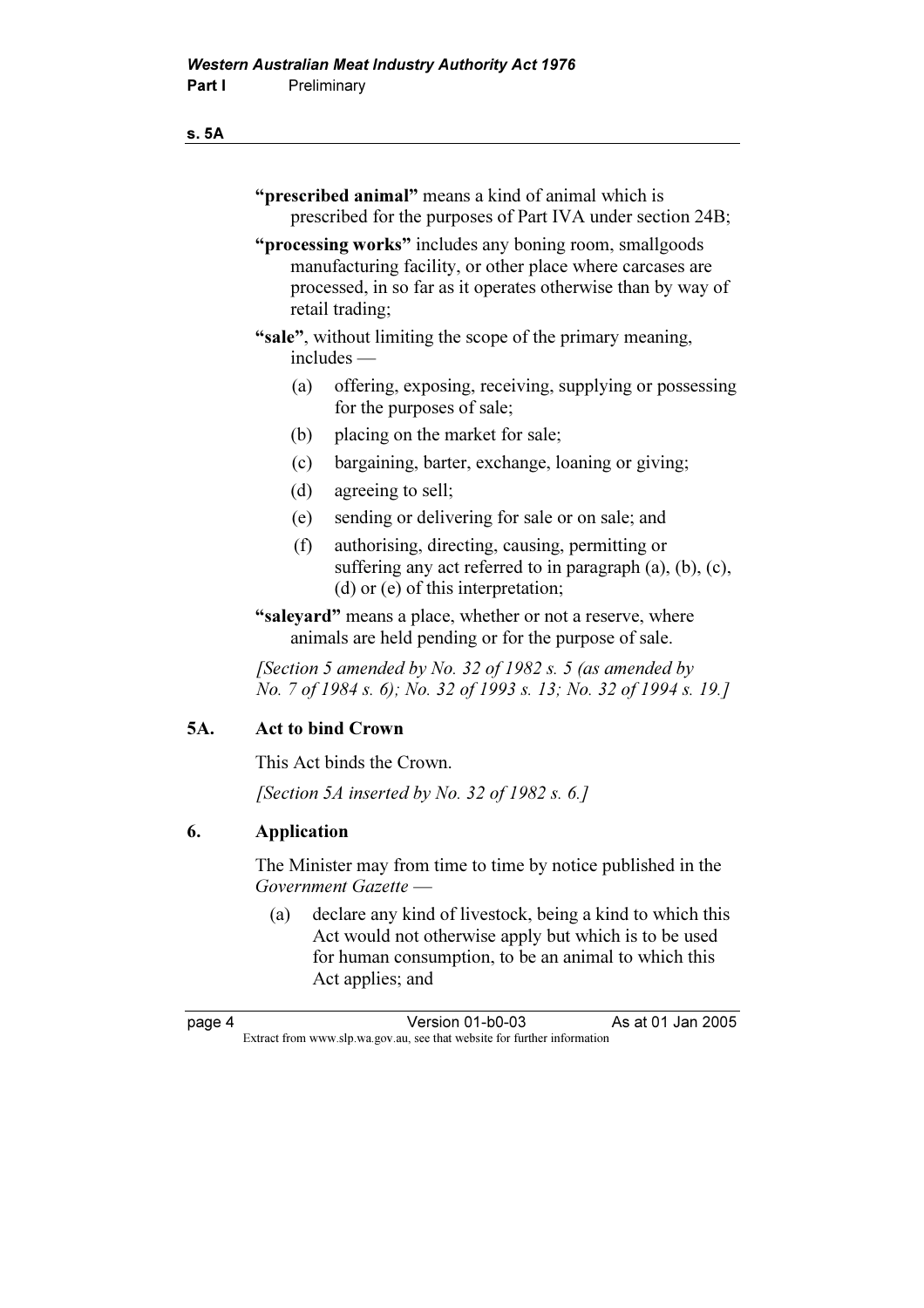(b) vary or revoke any declaration made under paragraph (a).

[Section 6 amended by No. 32 of 1993 s. 14.]

As at 01 Jan 2005 Version 01-b0-03 page 5 Extract from www.slp.wa.gov.au, see that website for further information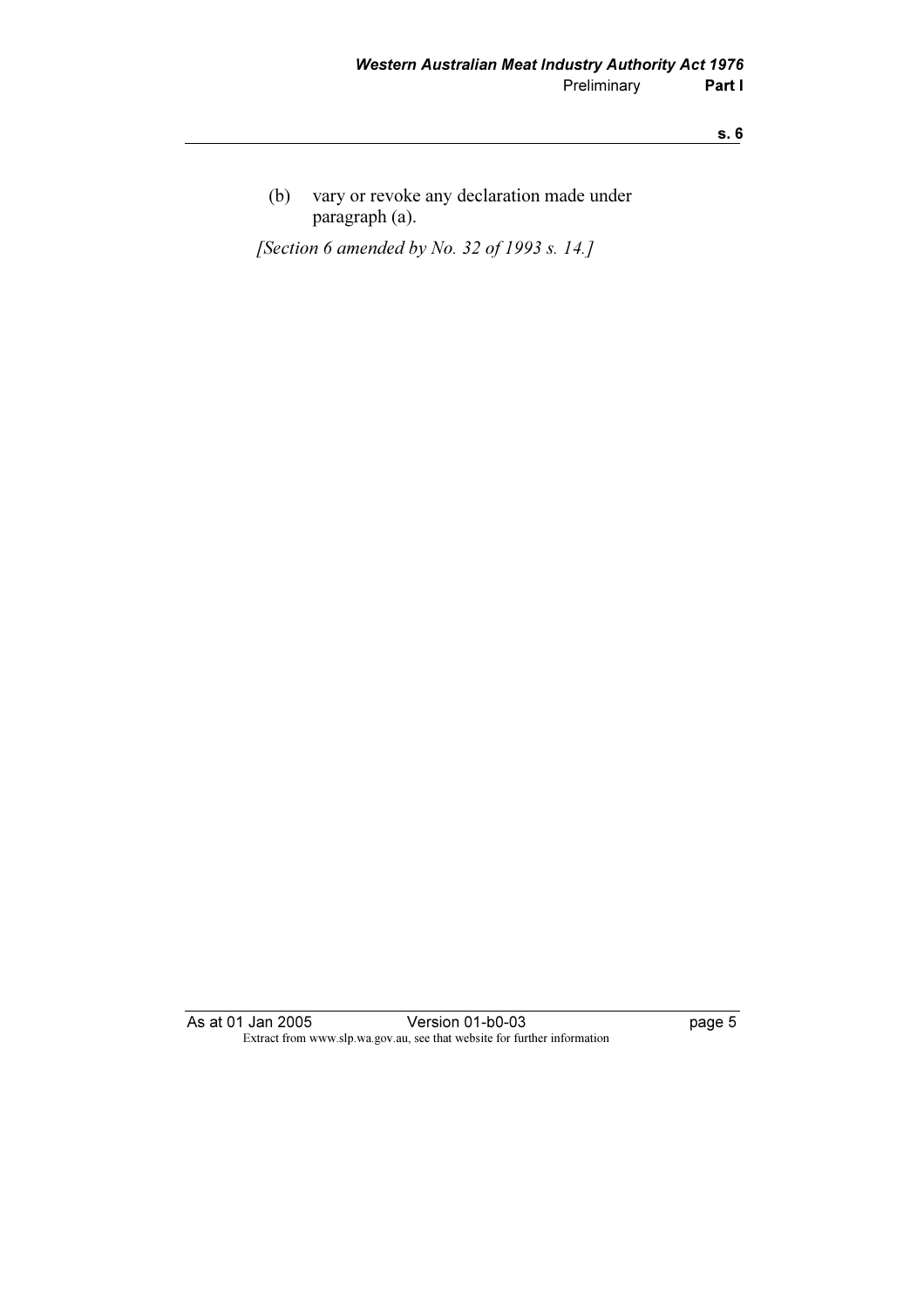s. 7

# Part II — Constitution of the Authority

### 7. The Authority

- (1) For the purposes of this Act there shall be established an authority to be known as the Western Australian Meat Industry Authority.
- (1a) The Authority is a body corporate with perpetual succession.
- (1b) Proceedings may be taken by or against the Authority in its corporate name.
- (2) The Authority shall, in the exercise and discharge of its powers, authorities, duties and functions, be subject in all respects to the control of the Minister.
- (3) The Minister may give directions in writing to the Authority with respect to the performance of its functions, either generally or with respect to a particular matter, and the Authority shall, subject to this Act, give effect to any such direction.
- (4) Subsection (3) has effect subject to the Statutory Corporations (Liability of Directors) Act 1996.

 [Section 7 amended by No. 32 of 1993 s. 15; No. 46 of 1998 s. 4.]

## 8. Membership of the Authority

- (1) The Authority consists of
	- (a) the Director General, or an officer of the Department of Agriculture nominated by the Director General; and
	- (b) 7 other members, appointed by the Minister, of whom —
		- (i) one shall be appointed as a representative of the Minister;
		- (ii) 2 shall be appointed to represent the interests of private abattoirs;

page 6 Version 01-b0-03 As at 01 Jan 2005<br>Extract from www.slp.wa.gov.au, see that website for further information Extract from www.slp.wa.gov.au, see that website for further information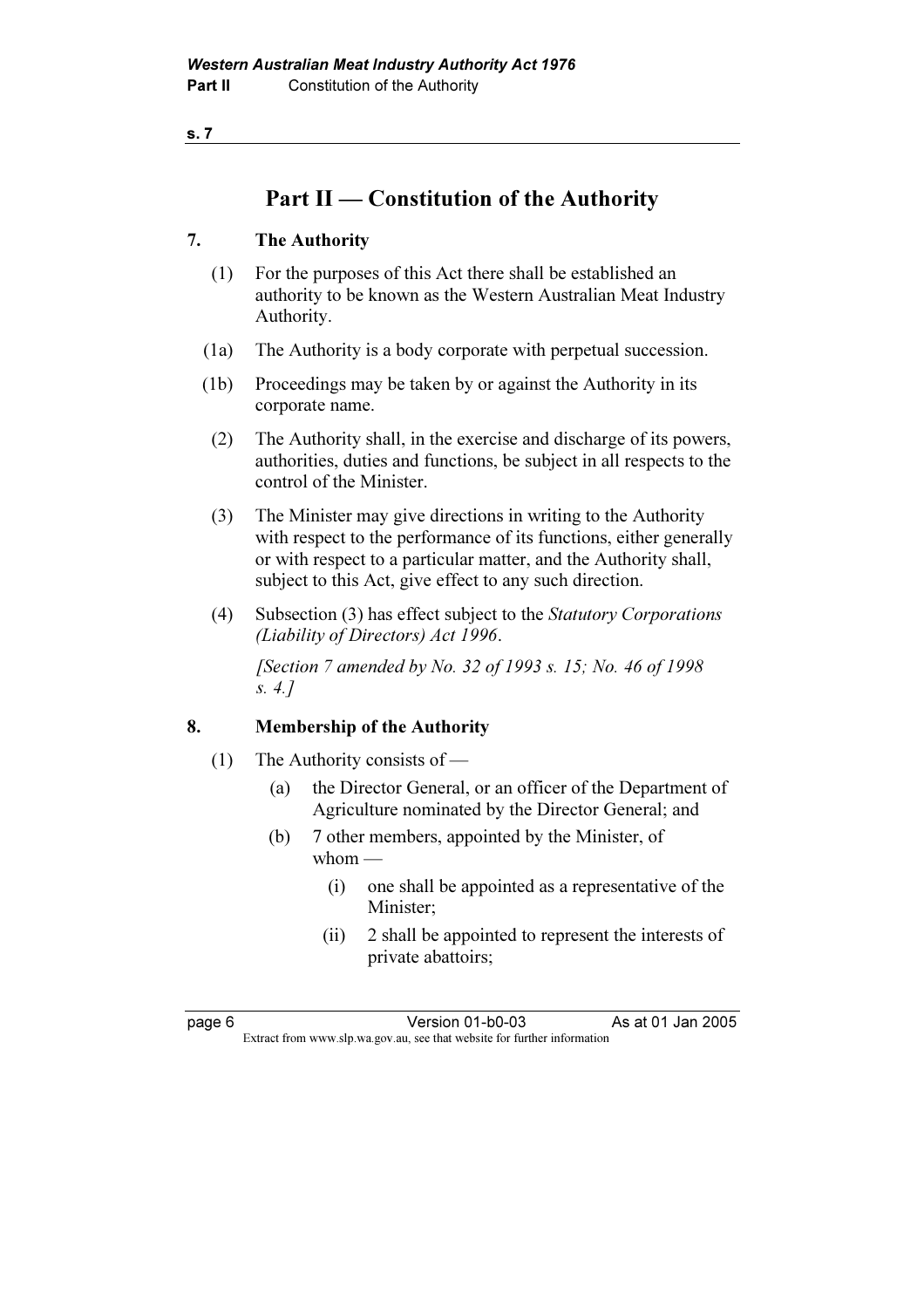- (iii) one shall be appointed to represent the interests of the meat industry, wholesale and retail;
- (iv) 2 shall be appointed to represent the interests of producers of meat; and
- (v) one shall be appointed to represent the interests of persons directly employed in the processing of meat at abattoirs.
- (2) The Chairman and Deputy Chairman of the Authority shall be appointed by the Minister from amongst the members of the Authority.
- (3) The Minister may, in respect of each member, appoint a person representative of the same interests as that member to be his deputy.

[Section 8 amended by No. 32 of 1993 s. 16.]

#### 9. Term of office

- (1) Subject to section  $8(1)(a)$  and subsections (2) and (3) of this section, a member shall hold office for such period, not exceeding 3 years, as is specified in the instrument under which he is appointed, but is eligible for re-appointment.
- (2) Any member may, at any time, resign his office by a written notice addressed to the Minister.
- (3) The Minister may at any time for cause revoke the appointment of a member and thereupon the person shall cease to be a member.
- (4) If the office of any member becomes vacant otherwise than by effluxion of time, the vacancy in office shall be filled in the manner in which the appointment to the vacant office was originally made and representative of the same interests, and the person appointed to that office shall be appointed for the residue of the term for which his predecessor was appointed.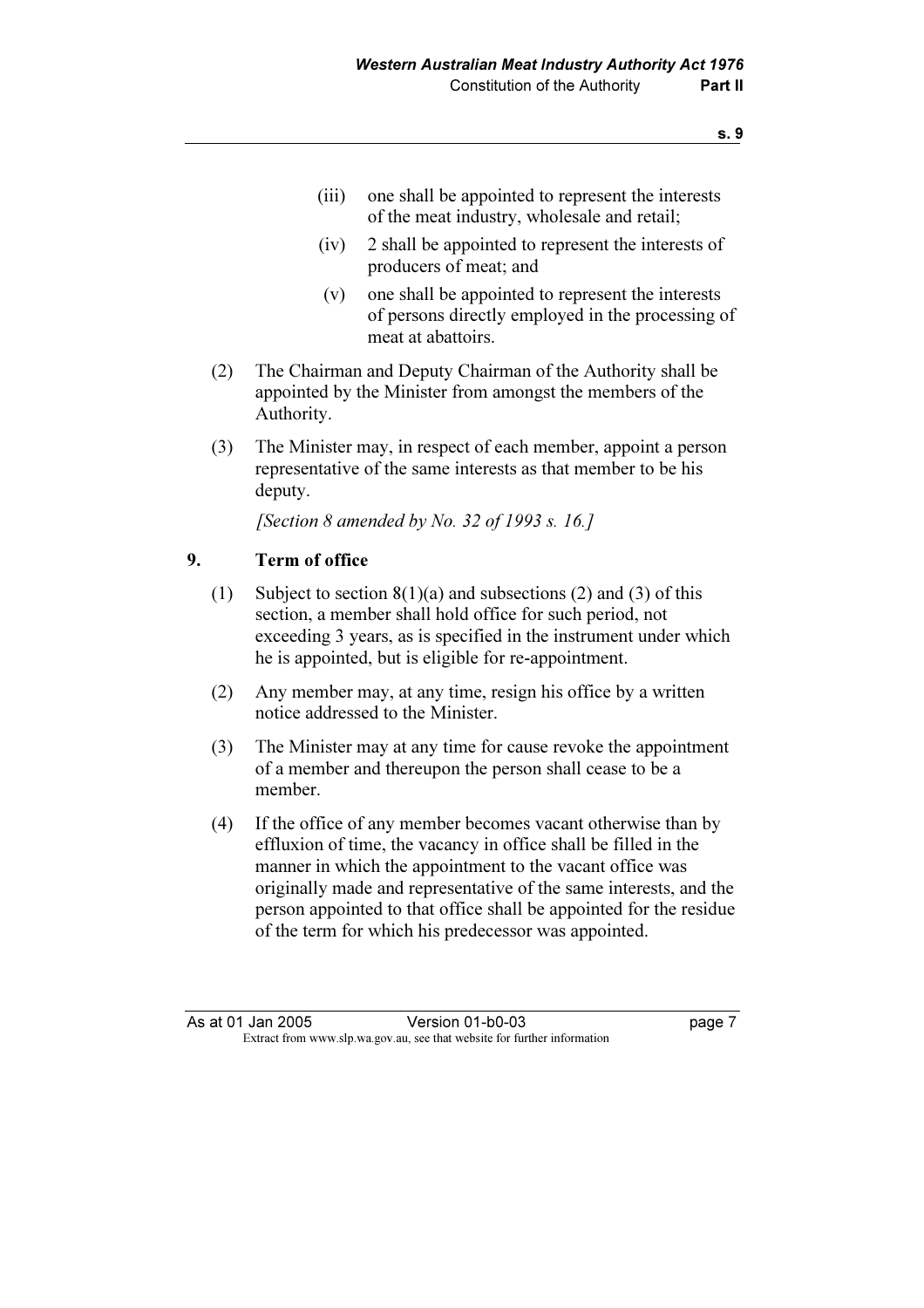#### s. 10

 (5) The Minister may grant leave of absence to a member upon such terms and conditions as he determines.

[Section 9 amended by No. 32 of 1993 s. 17.]

### 10. Conduct of meetings

 Subject to this Act, the meetings of the Authority shall be conducted in such manner as the Authority determines.

## 11. Meetings of the Authority

 The first meeting of the Authority shall be convened by the Chairman and thereafter meetings shall be held at the times and places determined by the Authority, but the Chairman, or any 2 members, may, on reasonable notice to all members, call a meeting at any time.

## 12. Proceedings of the Authority

- (1) At a meeting of the Authority, 4 members constitute a quorum.
- (2) The Chairman shall preside at every meeting of the Authority at which he is present but if the Chairman is not present at a meeting the Deputy Chairman shall preside and in the absence of both the Chairman and the Deputy Chairman the other members present shall select one of their number to act as Chairman.
- (3) Questions arising at a meeting of the Authority shall be decided, in open voting, by a majority of the votes of members present thereat.
- (4) The deputy of a member has, at any meeting of the Authority at which he but not the member for whom he is the deputy is present, all the powers and functions of that member.
- (5) The person presiding at a meeting of the Authority has a deliberative vote only and, if the votes of members present at a meeting and voting on a question are equally divided, the question shall be decided in the negative.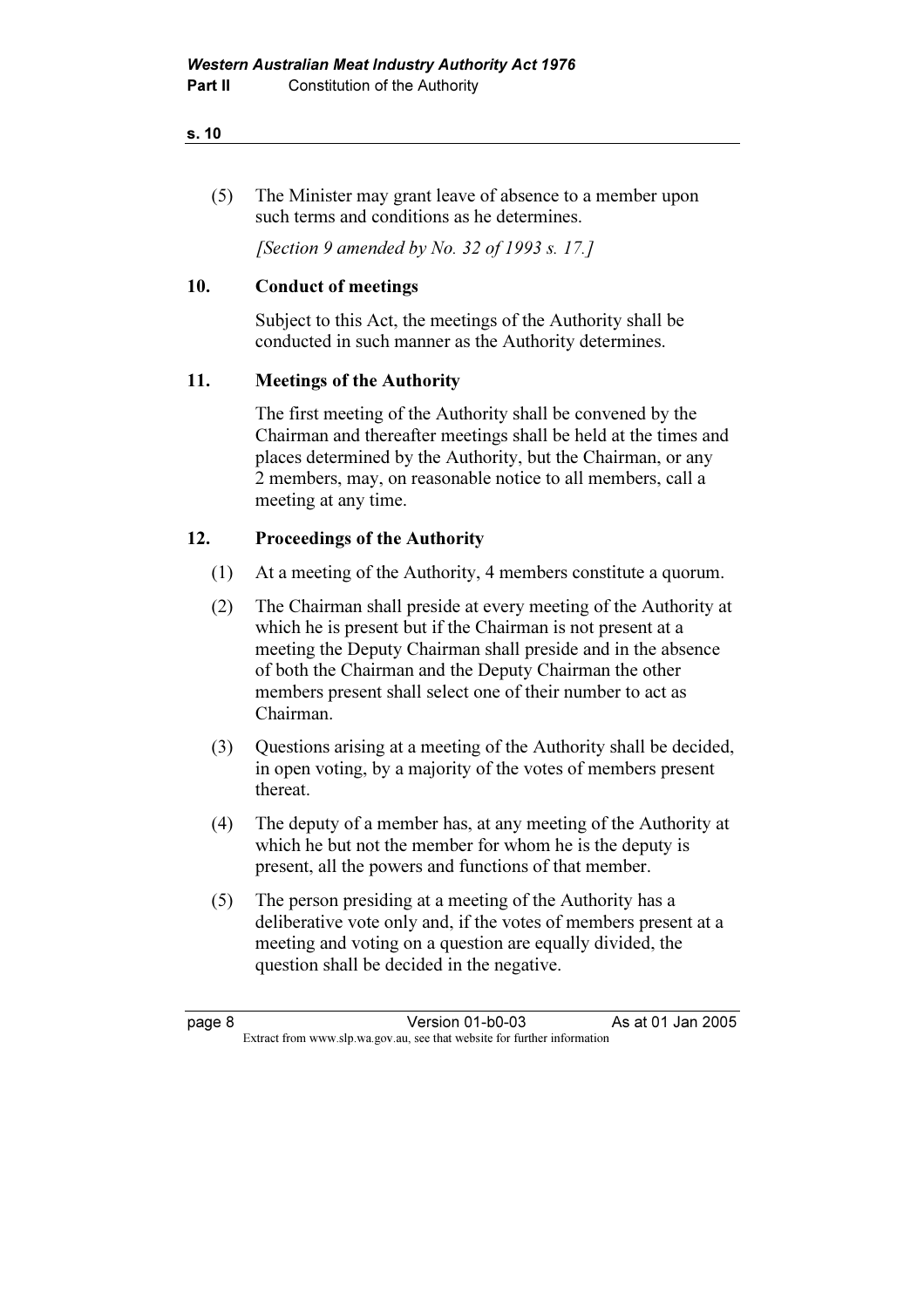- (6) The powers of the Authority are not affected by any vacancy in the membership thereof, and if a quorum is present all acts and proceedings of the Authority are valid and effectual notwithstanding the vacancy.
- (7) The Authority shall keep a record of its proceedings.

[Section 12 amended by No. 32 of 1993 s. 18.]

#### 12A. Minister to have access to information

- (1) The Minister is entitled
	- (a) to have information in the possession of the Authority; and
	- (b) where the information is in or on a document, to have, and make and retain copies of, that document.
- (2) For the purposes of subsection (1) the Minister may
	- (a) request the Authority to furnish information to the Minister;
	- (b) request the Authority to give the Minister access to information;
	- (c) for the purposes of paragraph (b) make use of the staff and facilities of the Authority to obtain the information and furnish it to the Minister.
- (3) The Authority shall comply with a request under subsection (2) and make its staff and facilities available to the Minister for the purposes of paragraph (c) of that subsection.
- (4) In this section
	- "document" includes any tape, disc or other device or medium on which information is recorded or stored mechanically, photographically, electronically or otherwise;
	- "information" means information specified, or of a description specified, by the Minister that relates to the functions of the Authority.

[Section 12A inserted by No. 32 of 1993 s. 19.]

As at 01 Jan 2005 Version 01-b0-03 page 9<br>Extract from www.slp.wa.gov.au, see that website for further information Extract from www.slp.wa.gov.au, see that website for further information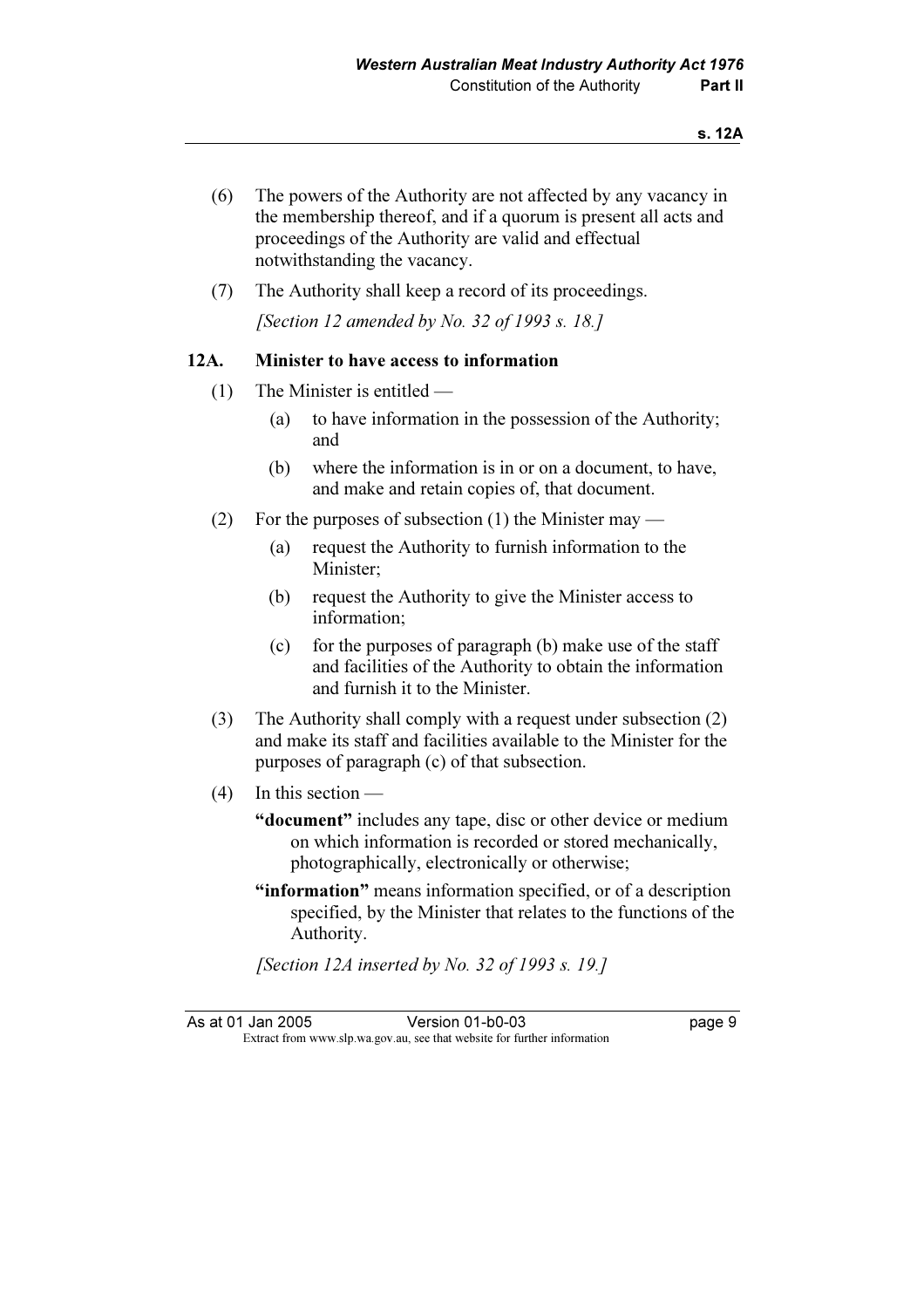#### s. 13

#### 13. Remuneration and expenses of members and their deputies

 The members of the Authority and their deputies (other than the members referred to in section 8(1)(a) and (b) and the deputies of those members) shall be entitled to receive such fees and allowances as are determined by the Governor.

#### 14. Protection of members and their deputies

- (1) A person who is or has been a member or a deputy of a member is not personally liable for any act done in good faith by the Authority or by him while he is or was acting as a member or deputy.
- (2) Subsection (1) has effect subject to the Statutory Corporations (Liability of Directors) Act 1996.

[Section 14 amended by No. 46 of 1998 s. 5.]

#### 15. Staff of the Authority

- (1) There may be appointed under and subject to Part 3 of the Public Sector Management Act 1994 such officers and employees as are necessary to assist the Authority in the administration of this Act.
- (2) With the consent of the Minister administering a department of the Public Service of the State and of the employing authority, within the meaning of the *Public Sector Management Act 1994*, of that person, the Authority may, on such terms and conditions as are agreed between it and the Minister, use the services of a person employed in that department.

[Section 15 amended by No. 32 of 1994 s. 19.]

page 10 Version 01-b0-03 As at 01 Jan 2005<br>Extract from www.slp.wa.gov.au, see that website for further information Extract from www.slp.wa.gov.au, see that website for further information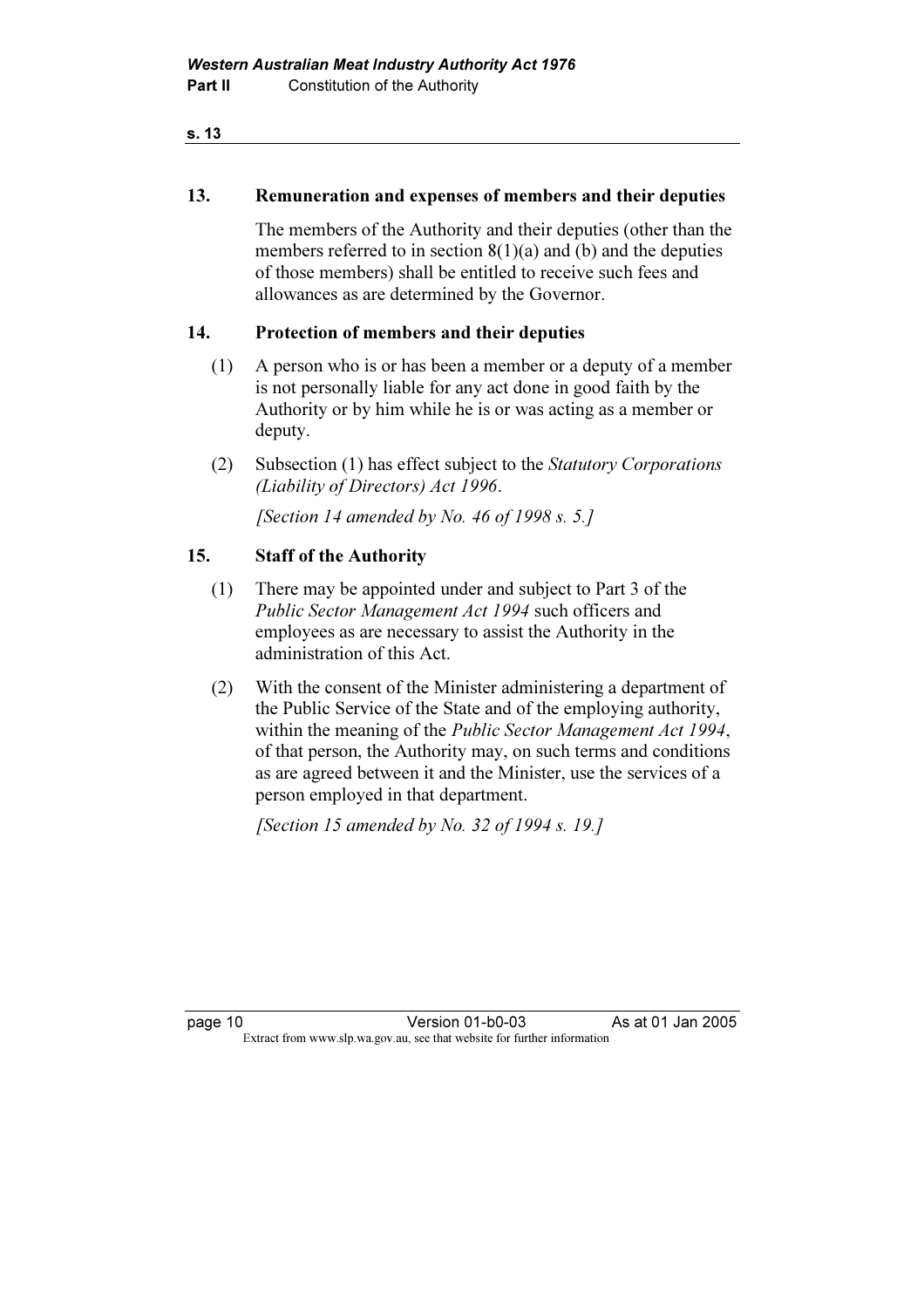# Part IIA — Financial provisions

[Heading inserted by No. 46 of 1998 s.  $6.1$ ]

#### 15A. Application of Financial Administration and Audit Act 1985

- (1) The provisions of the Financial Administration and Audit Act 1985 regulating the financial administration, audit and reporting of statutory authorities apply to and in respect of the Authority and its operations.
- (2) The text of any direction given under section 7(3) shall be included in the annual report submitted by the accountable authority of the Authority under section 66 of the Financial Administration and Audit Act 1985.

[Section 15A inserted by No. 32 of 1993 s. 20.]

#### 15B. Cost of administration

- (1) There shall be established and kept
	- (a) at the Treasury, as an account forming part of the Trust Fund constituted under section 9 of the Financial Administration and Audit Act 1985; or
	- (b) with the approval of the Treasurer, at a bank,

 an account to be called the "Western Australian Meat Industry Authority Fund", and the cost of the administration of this Act, and of the control or management of any abattoir, saleyard or other undertaking or activity assumed by the Authority, shall be charged to that account.

- (2) There shall be credited to the Fund
	- (a) any money derived from the control or management of any abattoir, saleyard undertaking or other activity assumed by the Authority;
	- (aa) moneys borrowed by the Authority under section 15C or 15D; and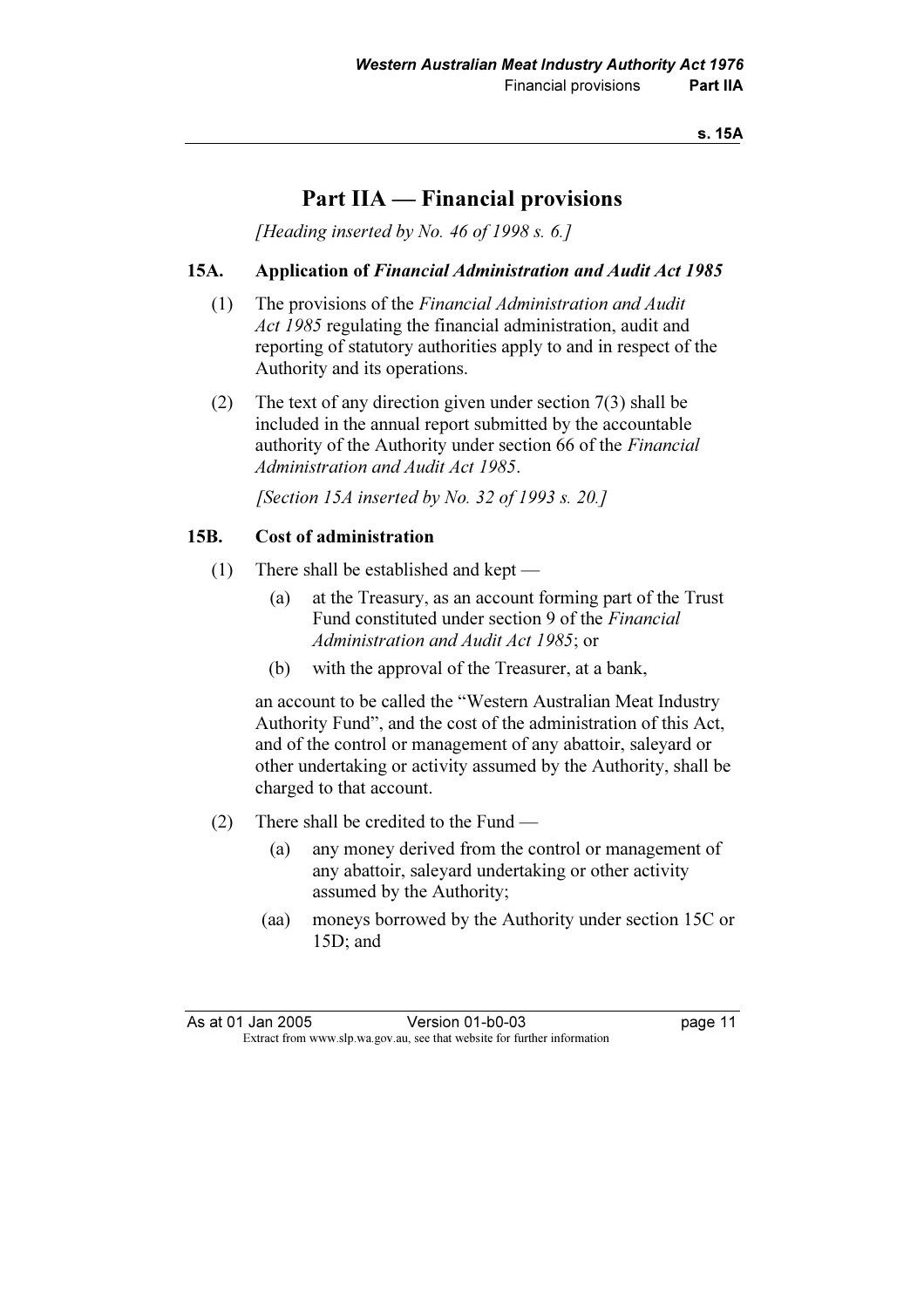s. 15C

- (b) all other money lawfully received, or made available, given or payable, for the purposes of this Act.
- (3) The Fund may be used
	- (a) to meet the costs of the administration of this Act, including any expense incidental to the administration of the Fund;
	- (aa) for the payment of interest on, fees payable in respect of and repayments of moneys borrowed by the Authority under section 15C or 15D;
	- (b) for the payment of any expense directly connected with the control or management of any abattoir, saleyard, undertaking or other activity assumed by the Authority, so far as the Authority may be liable for payment; and
	- (c) for any other expenditure lawfully incurred under and for the purposes of this Act.

[Section 15B inserted by No. 32 of 1993 s. 20; amended by No. 49 of 1996 s. 64; No. 46 of 1998 s. 7.]

#### 15C. Borrowing from Treasurer

 The Authority may borrow from the Treasurer such amounts as the Treasurer approves on such terms and conditions relating to repayment and payment of interest as the Treasurer imposes.

[Section 15C inserted by No. 46 of 1998 s. 8.]

### 15D. Other borrowing

- (1) In addition to its powers under section 15C, the Authority may with the prior written approval of the Treasurer and on such terms and conditions as the Treasurer approves, borrow moneys for the purpose of performing its functions.
- (2) Any moneys borrowed by the Authority under subsection (1) may be raised —
	- (a) as one loan or as several loans; and
	- (b) in such manner as the Treasurer approves.

page 12 Version 01-b0-03 As at 01 Jan 2005<br>Extract from www.slp.wa.gov.au, see that website for further information Extract from www.slp.wa.gov.au, see that website for further information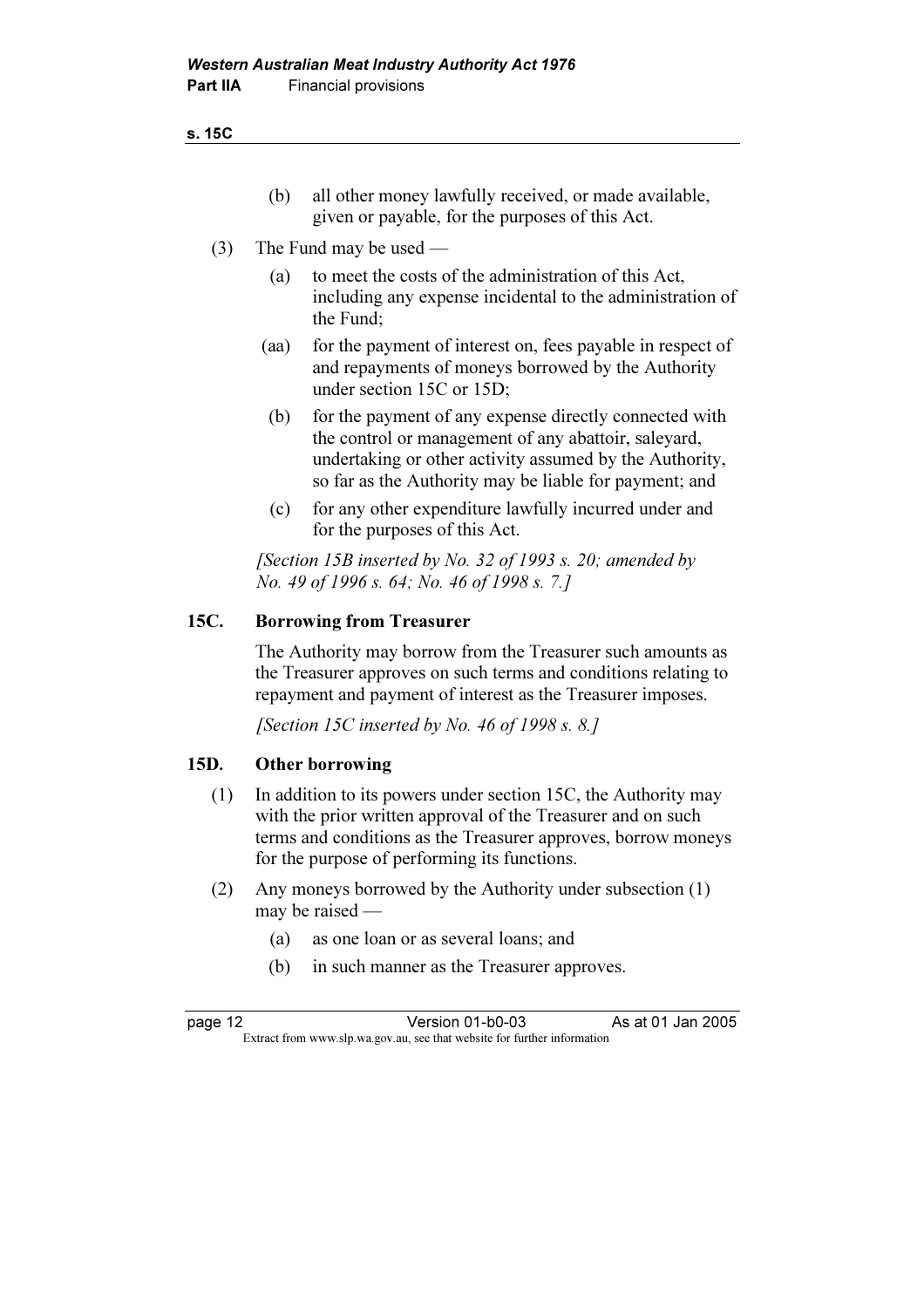(3) The total amount of the moneys so borrowed in any one financial year is not to exceed such amount as the Treasurer approves.

[Section 15D inserted by No. 46 of 1998 s. 8.]

#### 15E. Guarantee by Treasurer

- (1) The Treasurer may, in the name and on behalf of the Crown in right of the State, guarantee the payment of any moneys payable by the Authority in respect of moneys borrowed by it under section 15D.
- (2) A guarantee is to be in such form and contain such terms and conditions as the Treasurer determines.
- (3) Before a guarantee is given the Authority is to
	- (a) give to the Treasurer such security as the Treasurer requires; and
	- (b) execute all instruments that are necessary for the purpose.

[Section 15E inserted by No. 46 of 1998 s. 8.]

#### 15F. Effect of guarantee

- (1) The due payment of moneys payable by the Treasurer under a guarantee given under section 15E is to be —
	- (a) made by the Treasurer; and
	- (b) charged to, and paid out of, the Consolidated Fund,

and this subsection appropriates that Fund accordingly.

 (2) The Treasurer is to cause to be credited to the Consolidated Fund any amounts received or recovered from the Authority or otherwise in respect of any payment made by the Treasurer under a guarantee given under section 15E.

[Section 15F inserted by No. 46 of 1998 s. 8.]

As at 01 Jan 2005 Version 01-b0-03 page 13<br>Extract from www.slp.wa.gov.au, see that website for further information Extract from www.slp.wa.gov.au, see that website for further information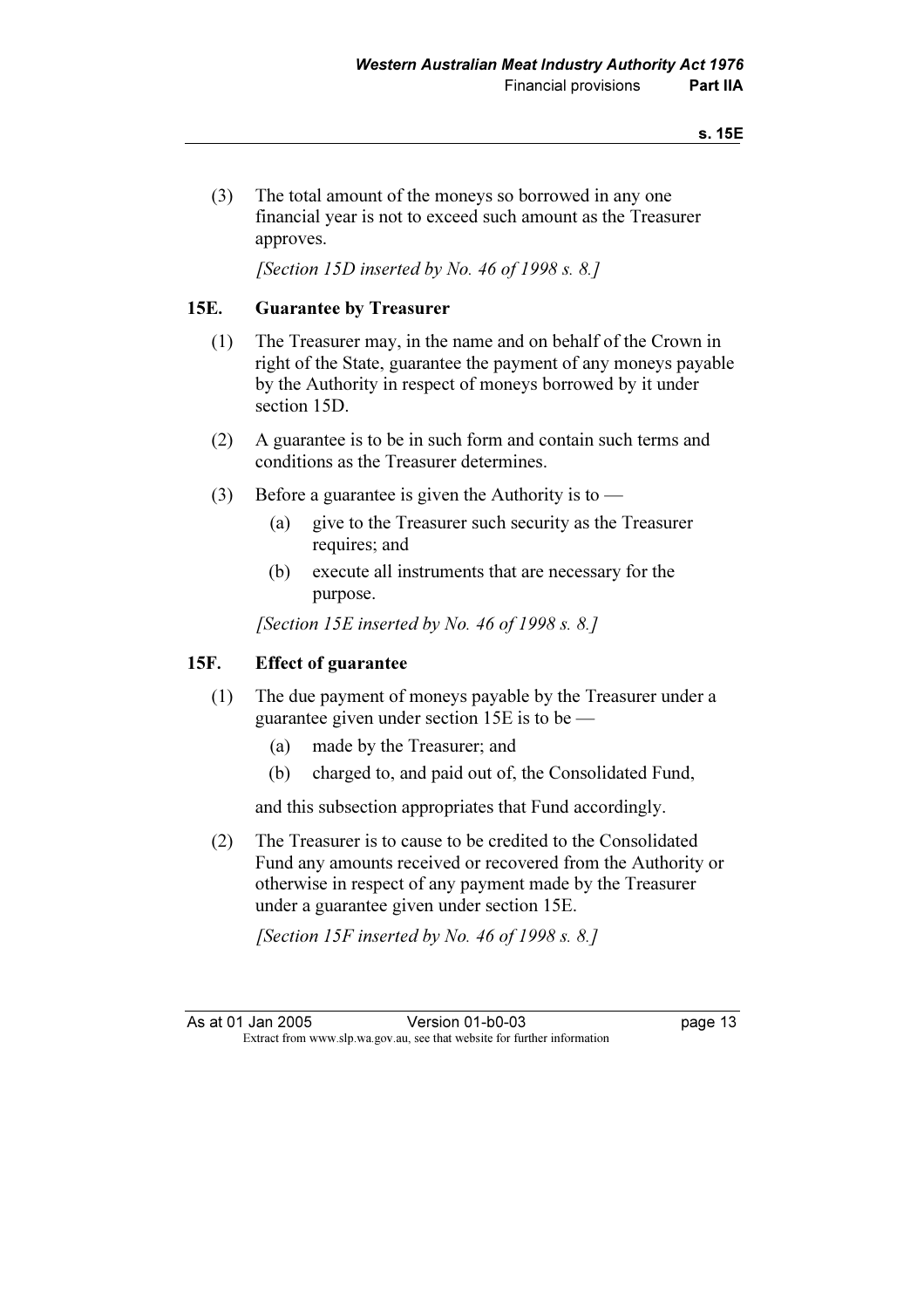s. 16

# Part III — Functions of the Authority

#### 16. Functions of the Authority

- (1) The functions of the Authority are
	- (a) to survey and keep under review the establishments and facilities available in the State for the sale of livestock and the slaughter of animals, and for the processing of carcases, for human consumption;
	- (b) to review the operation of abattoirs and processing works, including —
		- (i) inspecting, and where appropriate approving, the premises and facilities, and the conduct of operations there; and
		- (ii) recording in respect of each establishment its effective capacity and actual performance;
	- (c) to implement schemes and practices for the branding of any carcases or meat, which may include practices to define or identify its —
		- (i) source;
		- (ii) method of production;
		- (iii) processing treatment;
		- (iv) quality; or
		- (v) other characteristics;
	- (d) to assume responsibility for, or arrange for the management of —
		- (i) Midland Saleyard, or any other undertaking, establishment or facility in the meat industry that the Minister declares, by notice published in the Government Gazette, to be a replacement for Midland Saleyard; and
		- (ii) if the Minister so directs and subject to subsection (2), any other undertaking, establishment or facility in the meat industry;

page 14 Version 01-b0-03 As at 01 Jan 2005<br>Extract from www.slp.wa.gov.au, see that website for further information Extract from www.slp.wa.gov.au, see that website for further information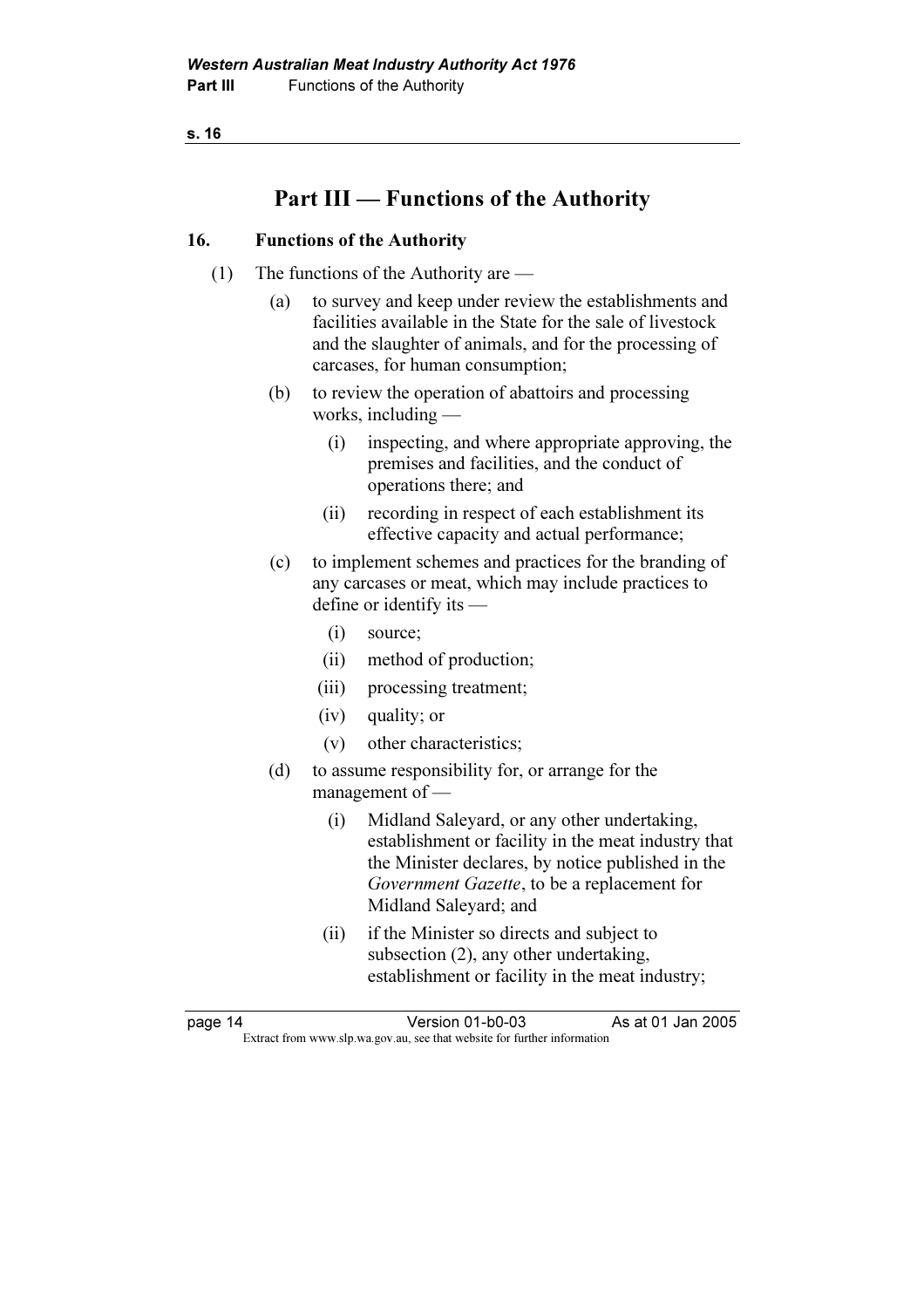- (e) to encourage and promote improved efficiency throughout the meat industry;
- (f) to advise the Minister generally, and in particular as  $to -$ 
	- (i) methods of overcoming areas of conflicting interest within the meat and livestock industries;
	- (ii) future requirements for saleyards, abattoirs and processing works, particularly in relation to the overall slaughtering capacity of the State and the location of those establishments; and
	- (iii) any matter relating to the meat industry referred to it by the Minister, or any matter that it considers necessary;

and

- (g) to carry out such other functions as are required to give effect to this Act generally, in relation to saleyards, abattoirs, processing works and other facilities, undertakings or activities in the meat industry.
- (2) The Minister may give the Authority a direction under subsection  $(1)(d)(ii)$  only if the Minister is satisfied that the meat industry will suffer substantial loss or substantial disruption unless the Authority assumes responsibility for, or arranges for the management of, the undertaking, establishment or facility concerned.
- (3) The Minister is to specify in a direction under subsection  $(1)(d)(ii)$  the period, not exceeding 2 years, during which the Authority is to assume responsibility for, or arrange for the management of, the undertaking, establishment or facility concerned.
- (4) The Minister may from time to time, by a direction given to the Authority, extend the period referred to in subsection (3) by a period not exceeding 12 months.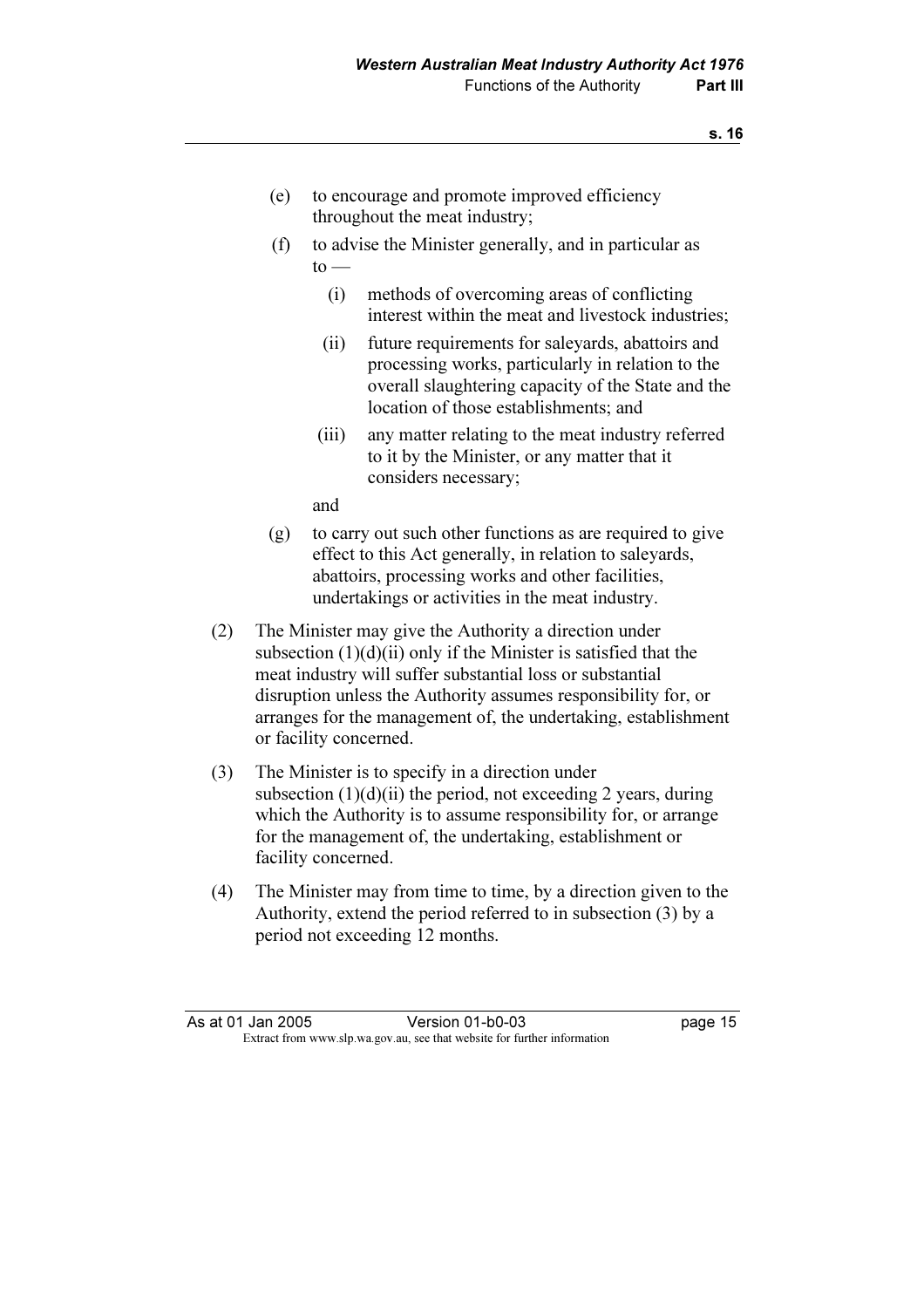#### s. 16A

[Section 16 inserted by No. 32 of 1993 s. 21; amended by No. 46 of 1998 s. 9; No. 70 of 2003 s. 56.]

### 16A. Powers

- (1) The Authority has power to do all things necessary or convenient to be done for or in connection with the performance of its functions.
- (2) Without limiting subsection (1) or the other powers conferred on the Authority by this Act, the Authority may —
	- (a) acquire, hold, manage, improve, develop and dispose of real and personal property;
	- (b) enter into any contract or arrangement;
	- (c) with the approval of the Minister, and subject to subsection  $(3)$  —
		- (i) participate in any business arrangement; and
		- (ii) acquire, hold and dispose of units or other interests in, or relating to, any business arrangement;

and

- (d) appoint agents or engage persons under contracts for services to provide professional, technical or other assistance to the Authority.
- (3) The Authority shall not exercise its powers under subsection  $(2)(c)$  except for the purpose of, or in relation to, the performance of its functions under section  $16(1)(d)$  or (e).
- (4) In exercising any power under this section the Authority may act in conjunction with —
	- (a) any person or firm, or a public authority; or
	- (b) any department of the Public Service or any agency of the State or the Commonwealth.
- (5) In this section —

page 16 Version 01-b0-03 As at 01 Jan 2005<br>Extract from www.slp.wa.gov.au, see that website for further information Extract from www.slp.wa.gov.au, see that website for further information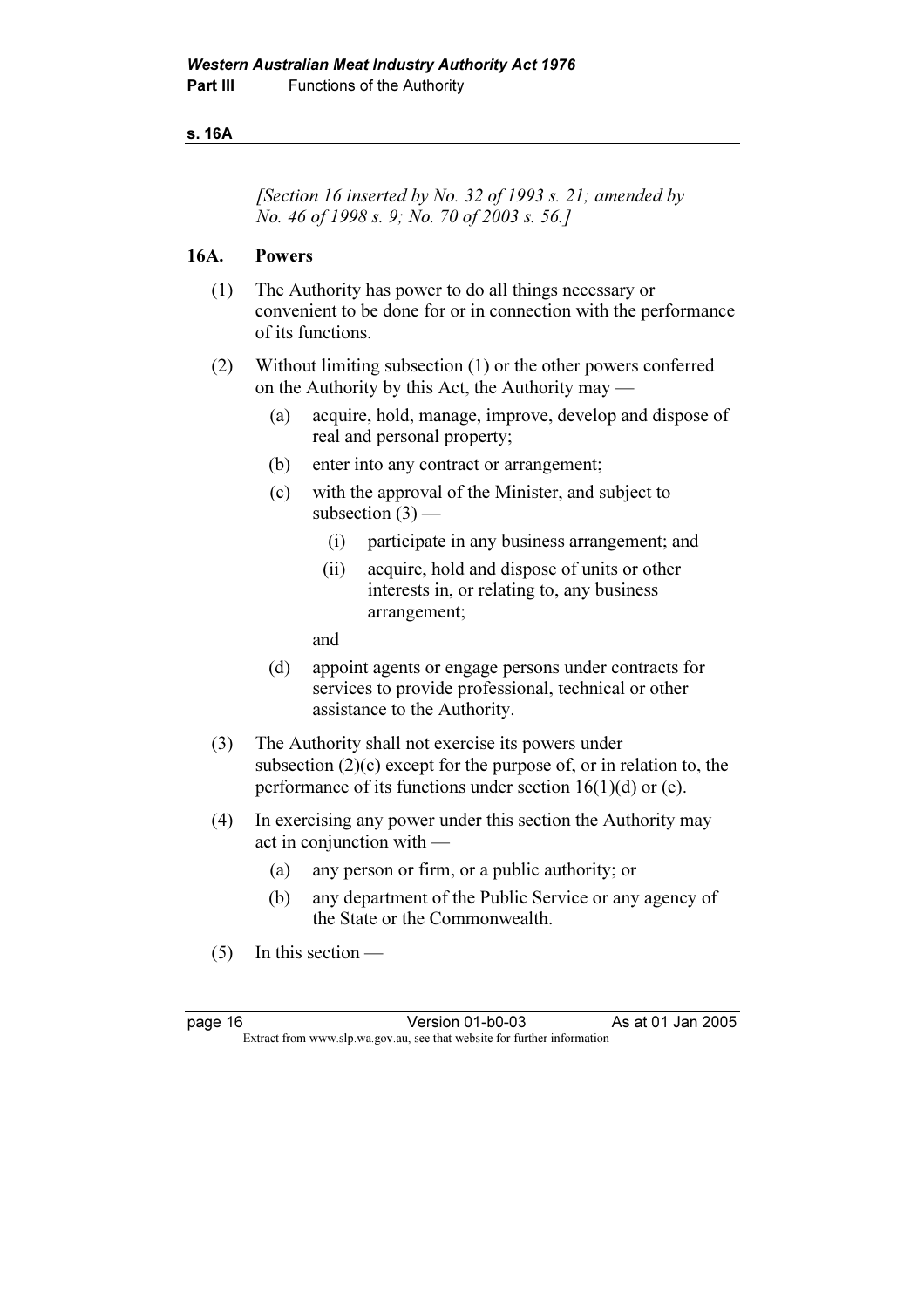- "acquire" includes taking on lease or licence or in any other manner in which an interest in property may be acquired;
- "business arrangement" means a partnership, a trust, a joint venture or an arrangement for sharing profits;
- "dispose of " includes dispose of by way of lease;
- "participate" includes form, promote, establish, enter into, manage, dissolve, wind up and do anything incidental to participating in a business arrangement.

[Section 16A inserted by No. 46 of 1998 s. 10.]

#### 16B. Authority to apportion expenditure, liabilities and benefits

(1) In this section —

"expenditure" includes the costs of administration, provision for reserves, depreciation and the repayment of loans.

- (2) The Authority shall, in such manner as it considers appropriate, apportion between —
	- (a) its operations relating to its functions under section  $16(1)(d)$ ; and
	- (b) its operations relating to its other functions,

 any expenditure or liability incurred or moneys or other benefit received in respect of a transaction which does not relate exclusively to operations of a particular kind.

- (3) If any asset which is derived solely from the operations referred to in a paragraph of subsection (2) is employed wholly or partly for the benefit of the operations referred to in the other paragraph of that subsection, the Authority shall make an appropriate charge for the asset for the credit of the operations from which the asset is derived.
- (4) Nothing in this section shall be construed as precluding the Authority from employing any moneys or other asset, however derived, for the general purposes of the Authority or for a

| As at 01 Jan 2005 | Version 01-b0-03                                                         | page 17 |
|-------------------|--------------------------------------------------------------------------|---------|
|                   | Extract from www.slp.wa.gov.au, see that website for further information |         |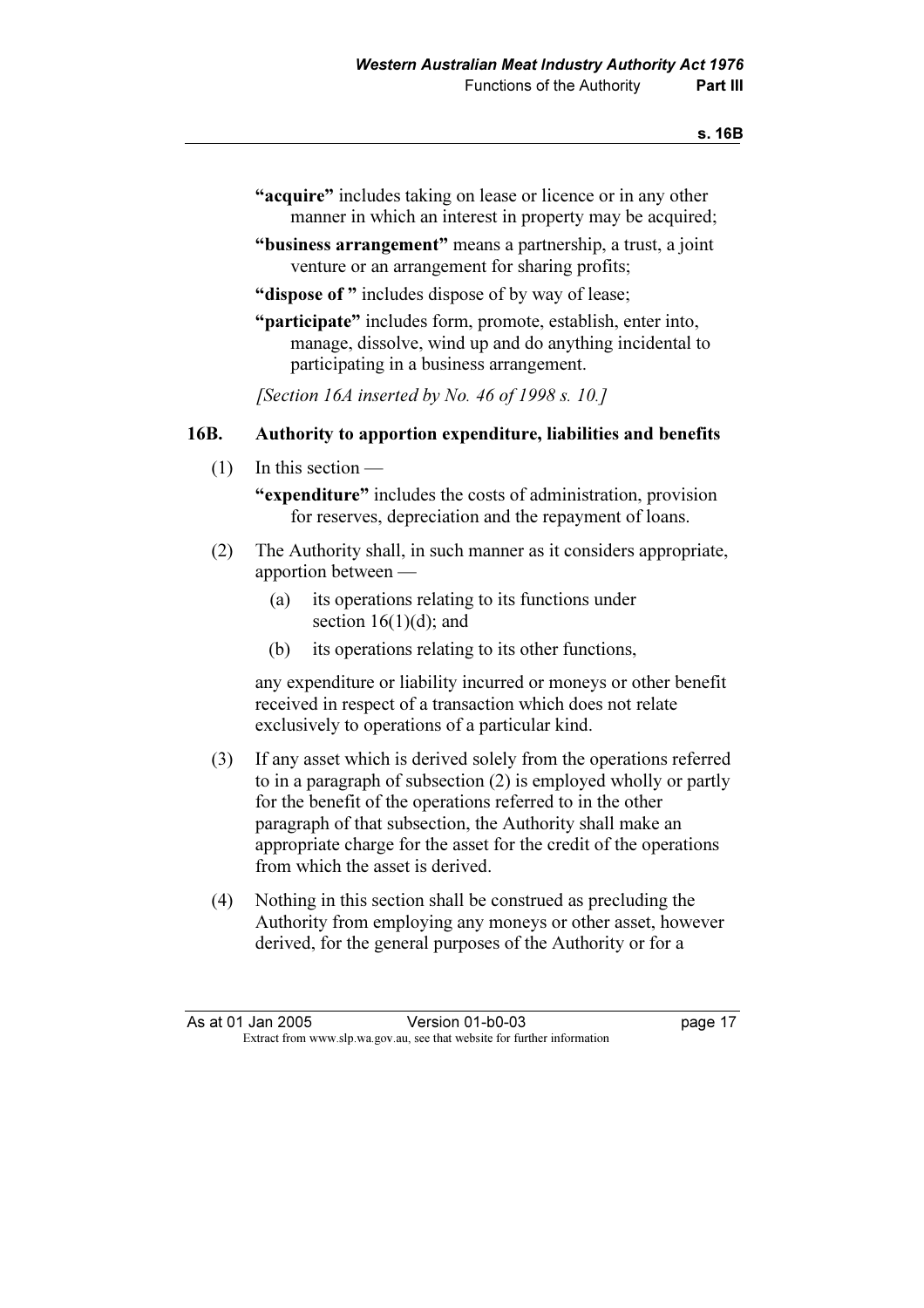#### s. 16C

purpose that relates exclusively to its operations of a particular kind.

[Section 16B inserted by No. 46 of 1998 s. 10.]

#### 16C. Delegation

- (1) The Authority may, by instrument in writing, delegate the performance of any of its functions under section 16(1)(d).
- (2) A delegation under subsection (1) may be made
	- (a) to a member or members of the Authority;
	- (b) to an officer or employee of the Authority; or
	- (c) with the approval of the Minister, to any other person.
- (3) A function performed by a delegate is to be taken to be performed by the Authority.
- (4) Nothing in this section is to be read as limiting the ability of the Authority to act through its officers and agents in the normal course of business.

[Section 16C inserted by No. 46 of 1998 s. 10.]

page 18 Version 01-b0-03 As at 01 Jan 2005<br>Extract from www.slp.wa.gov.au, see that website for further information Extract from www.slp.wa.gov.au, see that website for further information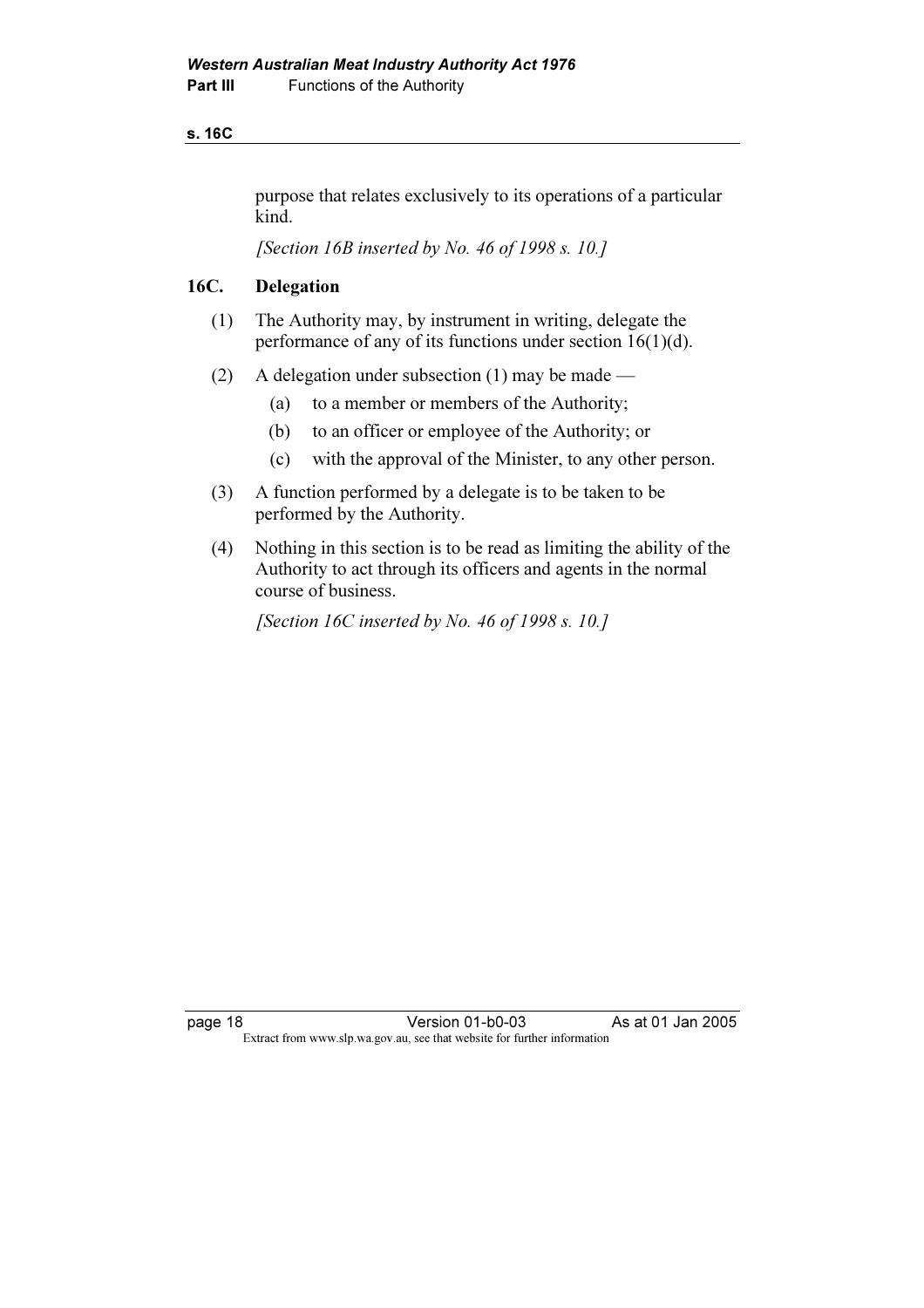# Part IV — Approval of abattoirs

### 17. Construction and operation of abattoirs

- (1) A person shall not construct or operate an abattoir without the prior written approval of the Authority.
- (2) On application being made to it in the prescribed form the Authority may, subject to this Act, grant to the applicant its approval to operate an abattoir on and in the premises specified in the approval.

#### 18. Conditions of approval

- (1) The Authority may grant its approval under section 17 subject to such conditions and restrictions as it sees fit to impose, and without prejudice to the generality of the foregoing, an approval may be granted subject to conditions or restrictions which regulate or prohibit the slaughter of specified animals having regard to the plant and equipment in the abattoir to which the approval relates.
- (2) The Authority may by notice in writing served on a person to whom an approval has been granted under section 17 vary, add to or delete any conditions or restrictions specified in the approval.
- (3) Upon a variation, addition or deletion made under subsection (2) taking effect, the condition or restriction —
	- (a) as varied or added, shall be deemed to be; or
	- (b) as deleted, shall be deemed not to be,

 a condition or restriction imposed in respect of the approval concerned.

 (4) A variation, addition or deletion made under subsection (2) shall take effect on and from a date specified in the notice referred to in that subsection, being a date not earlier than 7 days after the notice is served in accordance with that subsection.

[Section 18 amended by No. 7 of 1984 s. 4.]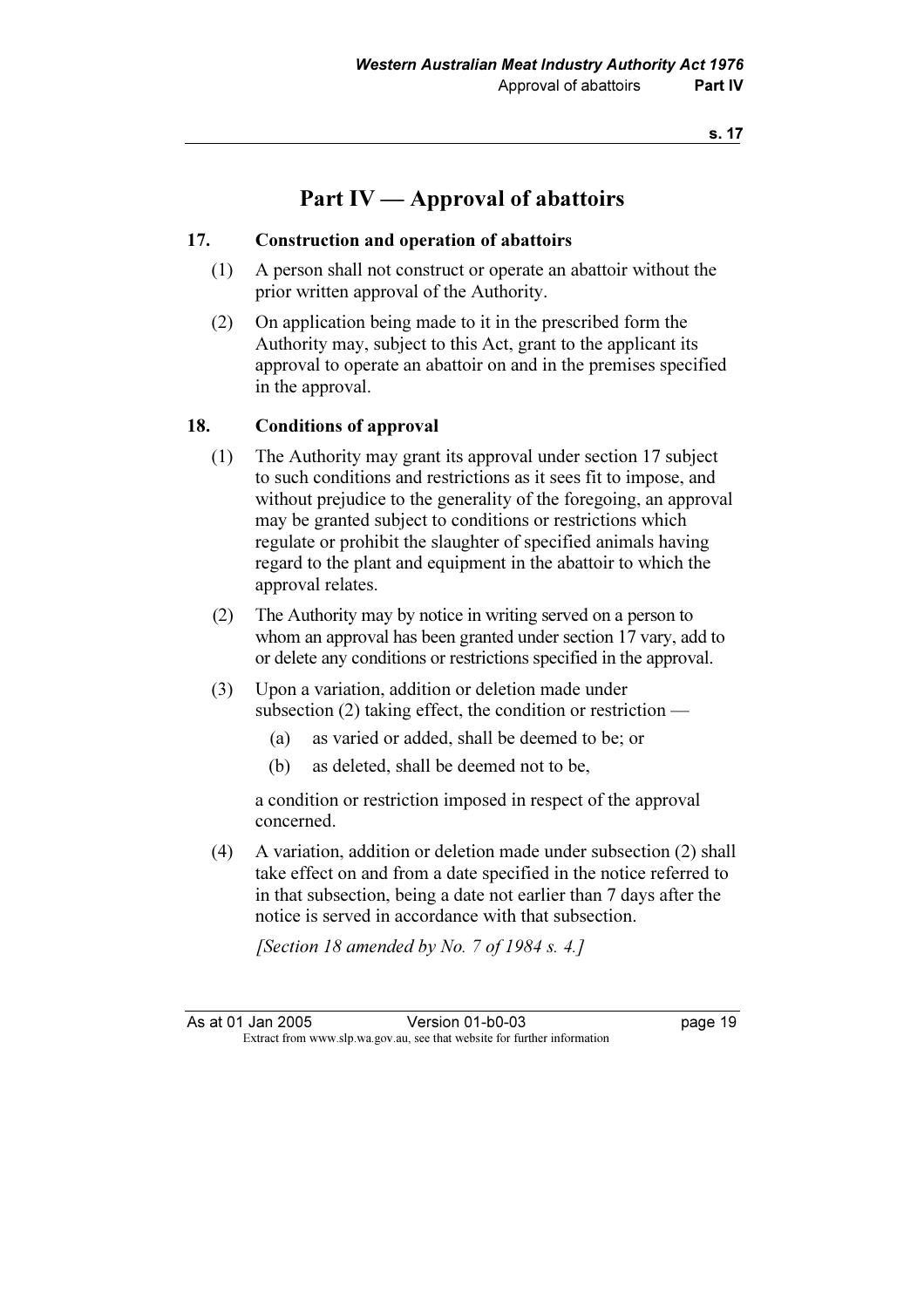#### s. 19

#### 19. Grounds of refusal to grant approval

The Authority may refuse to grant approval under section  $17$  —

- (a) if an applicant for approval or the owner of the abattoir in respect of which the application is made has been convicted of an offence against this Act;
- (b) if the Authority determines that the application should be refused having regard to —
	- (i) the provisions of any planning scheme or interim development or land usage order made, prescribed or issued by or under any Act;
	- (ii) the unsuitability of the applicant or the lack of merit in the application;
	- (iii) the location of the site to which the application relates and its unsuitability as an abattoir;
	- $(iv)$  deleted]
		- (v) the relationship of the proposed site for the abattoir to rail or transport facilities, saleyards and markets; or
	- (vi) any matters prescribed for the purposes of this Part.

[Section 19 amended by No. 70 of 2003 s. 57.]

#### 20. Revocation of approval

The Authority may revoke its approval for an abattoir —

- (a) for breach of any condition or restriction to which the approval is subject;
- (b) on any ground specified in section 19 as a ground for refusing an application for approval; or
- (c) at the request of the person to whom the approval was granted.
- [21. Repealed by No. 70 of 2003 s. 58.]

page 20 Version 01-b0-03 As at 01 Jan 2005<br>Extract from www.slp.wa.gov.au, see that website for further information Extract from www.slp.wa.gov.au, see that website for further information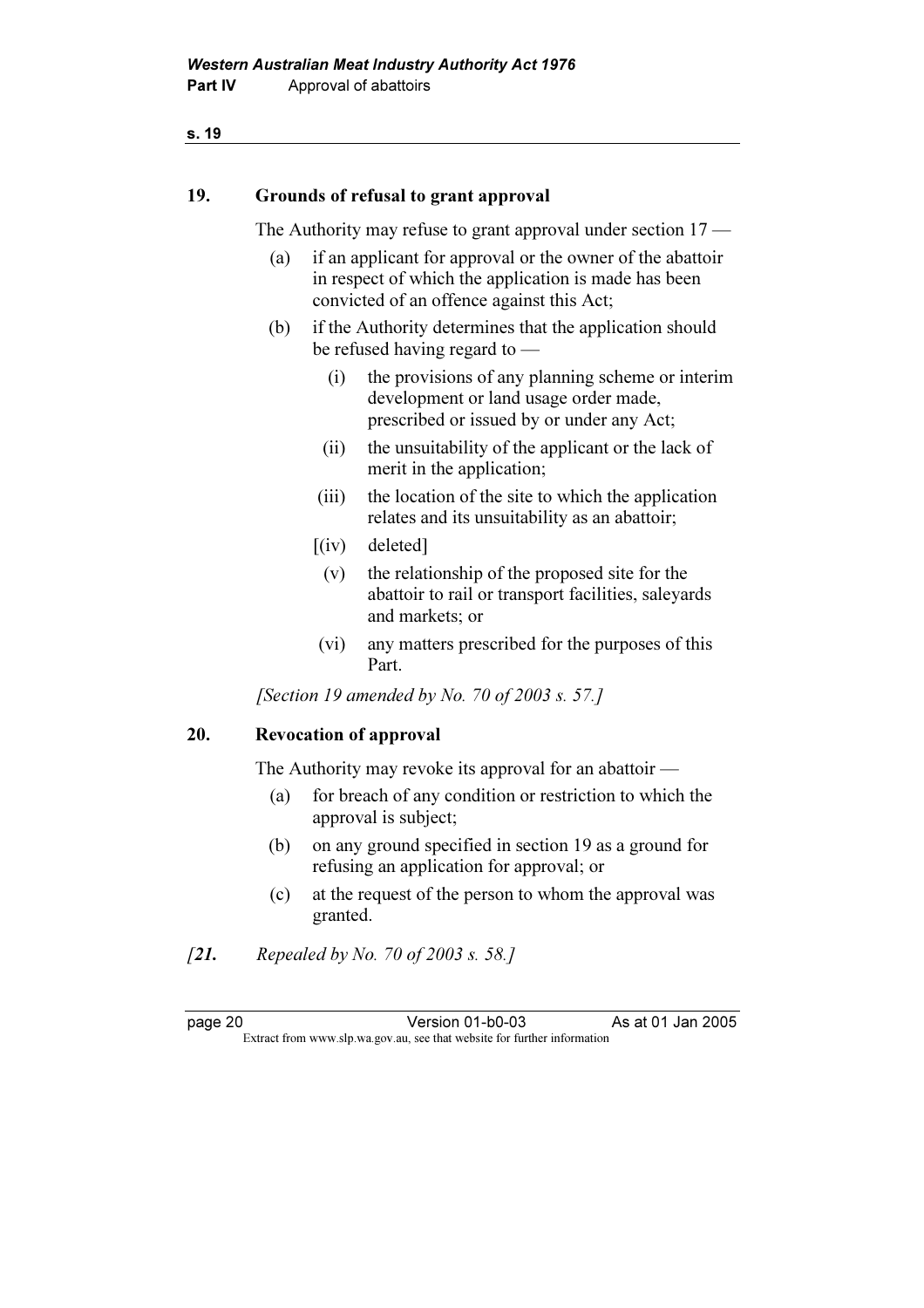#### 22. Appeal to Minister against refusal of approval

 (1) Where the Authority refuses an application for approval of an abattoir or an application for approval of structural alterations or additions to an abattoir or where the Authority imposes conditions or restrictions in respect of an approval, the applicant on being notified by the Authority may apply to the State Administrative Tribunal for a review of the decision.

#### $(2)$  repealed]

[Section 22 amended by No. 55 of 2004 s. 1314]

#### 23. Offence

A person shall be guilty of an offence against this Act —

- (a) if he constructs or operates an abattoir for which there is no current approval under the provisions of section 17;
- (b) if he operates an abattoir otherwise than in accordance with the conditions or restrictions in force for the approval issued in respect of that abattoir;
- (c) if he makes, or causes or permits to be made, any false or misleading statement or representation in or in connection with any application made for the purpose of section 17 or in any return furnished pursuant to section 25.

[Section 23 amended by No. 70 of 2003 s. 59.]

#### 24. Compliance with other Acts, etc.

 An approval granted under this Part shall not be construed as authorising the erection, alteration, or operation of an abattoir contrary to any other Act or any regulation, rule, local law or by-law made under any other Act.

[Section 24 amended by No. 14 of 1996 s. 4.]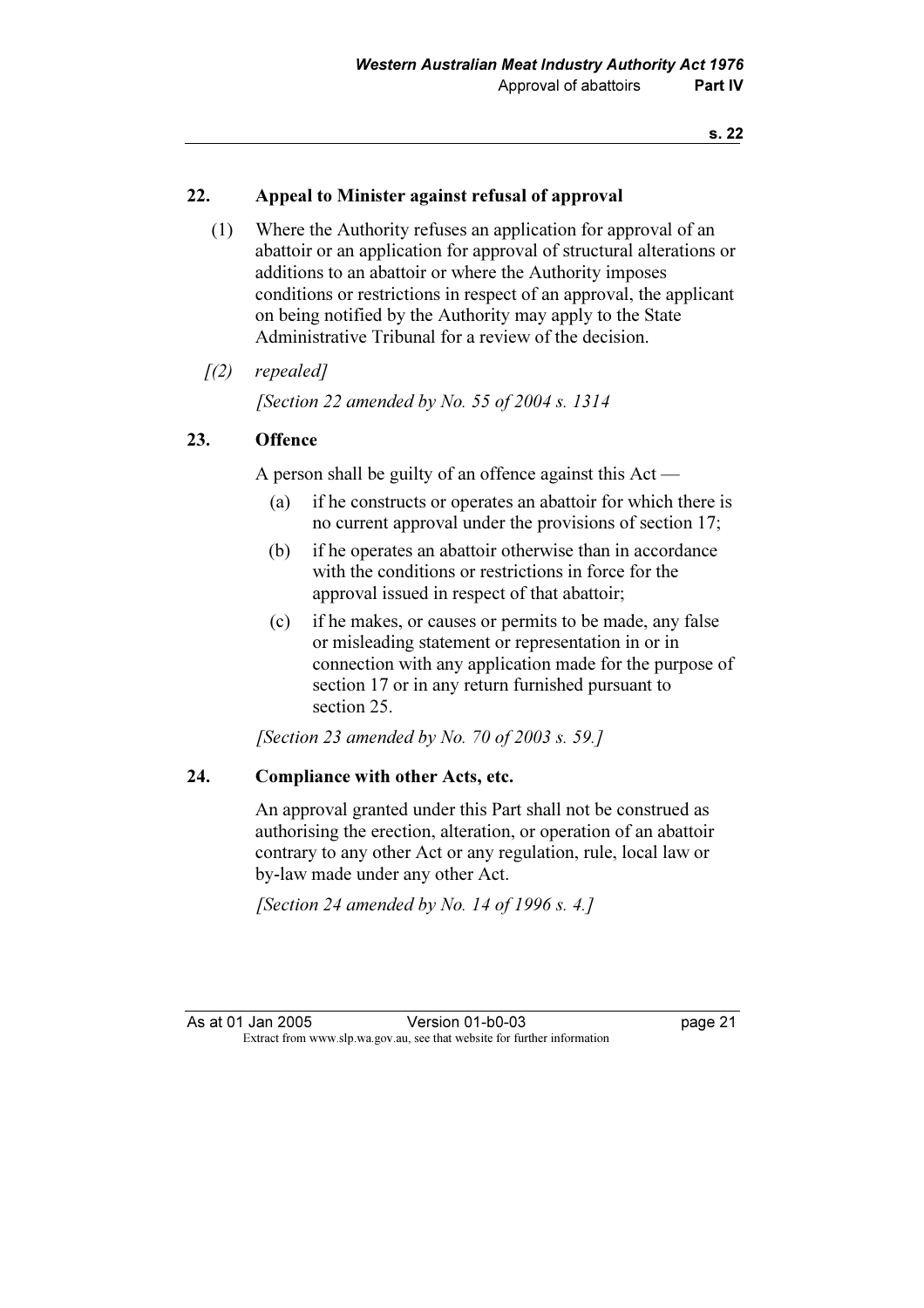s. 24A

# Part IVA — Branding of carcases

[Heading inserted by No. 32 of 1982 s. 8.]

#### 24A. Minister may prescribe abattoirs

- (1) After consultation with the Authority, the Minister may, by notice published in the Government Gazette, prescribe abattoirs as prescribed abattoirs for the purposes of this Part.
- (2) An abattoir may be prescribed under this section in relation to all animals slaughtered for human consumption in the State at the abattoir or in relation to a specified kind or specified kinds of animal so slaughtered.
- (3) After consultation with the Authority, the Minister may, by notice published in the Government Gazette, cancel or vary a notice published under subsection (1).

[Section 24A inserted by No. 32 of 1982 s. 8.]

### 24B. Minister may prescribe animals

- (1) After consultation with the Authority, the Minister may, by notice published in the Government Gazette —
	- (a) prescribe any kind of animal to be a prescribed animal; or
	- (b) declare any kind of animal to be a declared animal,

for the purposes of this Part.

 (2) After consultation with the Authority, the Minister may, by notice published in the Government Gazette, cancel or vary a notice published under subsection (1).

[Section 24B inserted by No. 32 of 1982 s.  $8$  (as amended by No. 7 of 1984 s. 7).]

### 24C. Duties of owner of prescribed abattoir

 (1) Subject to subsection (3), the owner of a prescribed abattoir shall ensure that every carcase of a prescribed animal

page 22 Version 01-b0-03 As at 01 Jan 2005<br>Extract from www.slp.wa.gov.au, see that website for further information Extract from www.slp.wa.gov.au, see that website for further information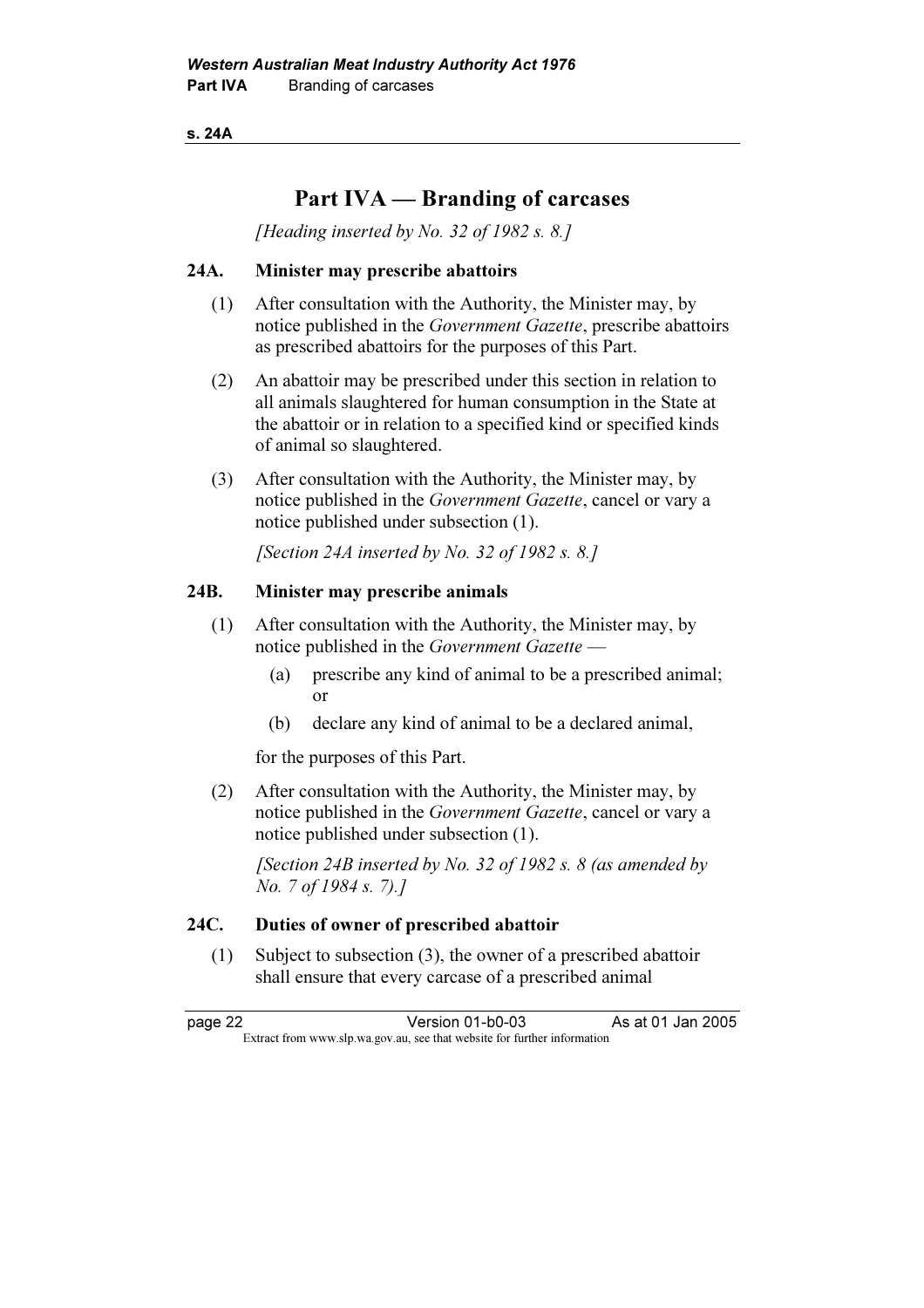slaughtered in that abattoir for human consumption in the State which carcase possesses the characteristics prescribed in relation to the branding of carcases of that kind of animal —

- (a) is branded in accordance with the requirements of the regulations; and
- (b) except with the written permission of the Authority, is not branded in any manner other than or in addition to the manner provided for in the regulations,

before the carcase is removed from the abattoir.

Penalty: \$2 000.

- (2) Subject to subsection (3), the owner of a prescribed abattoir shall ensure that no carcase of a prescribed animal slaughtered in that abattoir for human consumption in the State which carcase does not possess the characteristics prescribed in relation to the branding of carcases of that kind of animal —
	- (a) is branded in accordance with the requirements of the regulations applicable to the branding of carcases which possess the characteristics prescribed in relation to the branding of carcases of that kind of animal; and
	- (b) except with the written permission of the Authority, is branded in any manner which describes or implies or purports to describe or imply the definition of the meat of the carcase.

Penalty: \$2 000.

 (3) This section does not impose any obligation on the owner of a prescribed abattoir with respect to the carcase of an animal of a kind in relation to which that abattoir is not under section 24A a prescribed abattoir.

[Section 24C inserted by No. 32 of 1982 s. 8; amended by No. 32 of 1993 s. 22.]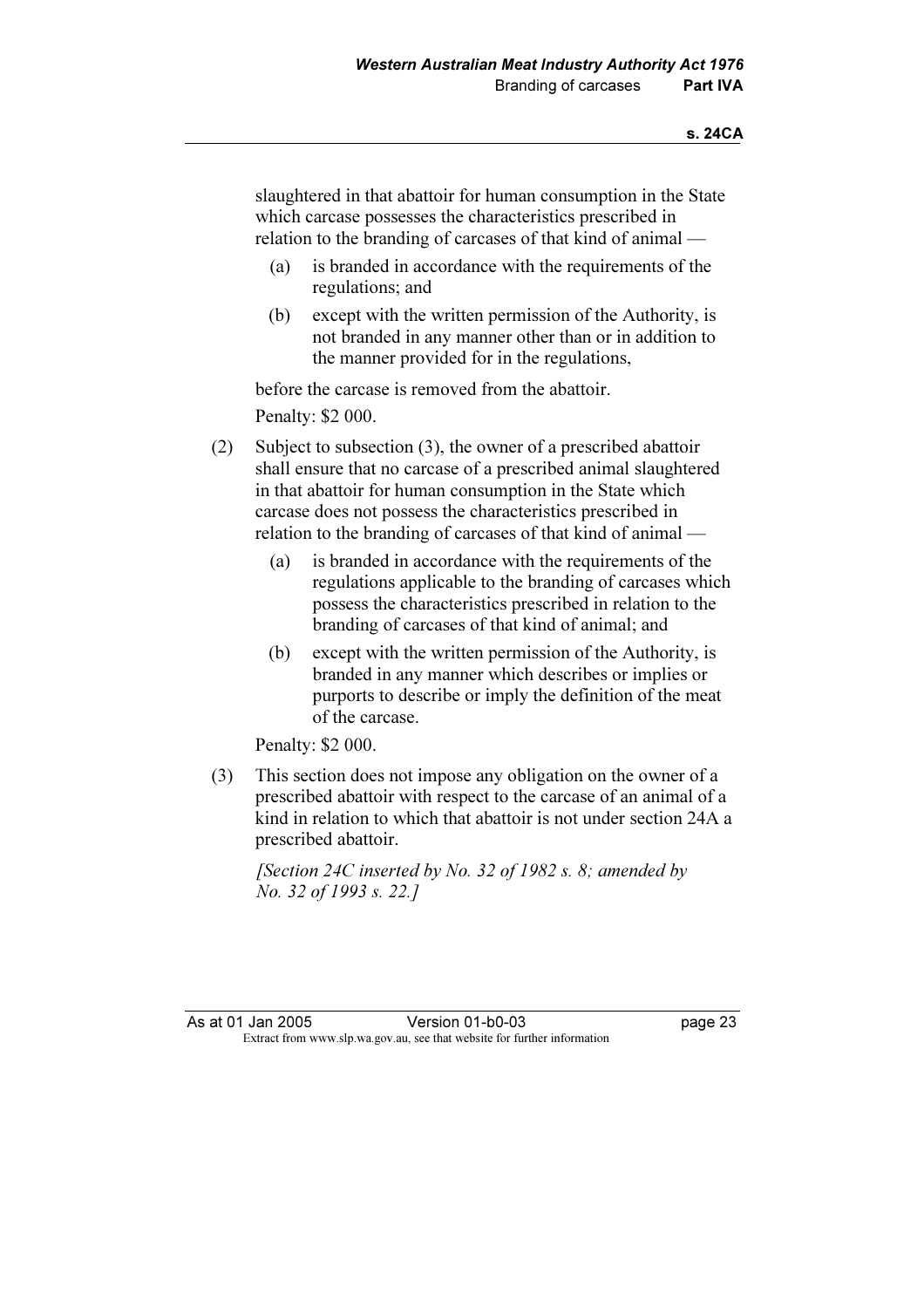#### s. 24CA

#### 24CA. Duties in respect of declared animals

 Where characteristics have been prescribed in relation to the branding of carcases of a declared animal the owner of an abattoir which is a prescribed abattoir in relation to that kind of animal shall ensure that no carcase of a declared animal slaughtered in that abattoir for human consumption in the State which does not possess the characteristics so prescribed —

- (a) is branded in accordance with the requirements of the regulations applicable to the branding of carcases which possess the characteristics prescribed in relation to the branding of carcases of that kind of animal; and
- (b) except with the written permission of the Authority, is branded in any manner which describes or implies or purports to describe or imply the definition of the meat of the carcase, before the carcase is removed from the abattoir.

Penalty: \$2 000.

[Section 24CA inserted by No. 32 of 1982 s. 8 (as amended by No. 7 of 1984 s. 7).]

#### 24D. Branding of carcases outside abattoir

 Except under and in accordance with the written permission of the Authority, no person shall brand the carcase of a prescribed animal or a declared animal slaughtered for human consumption in the State except on the premises of an abattoir which is a prescribed abattoir under section 24A in relation to that kind of animal.

Penalty: \$2 000.

[Section 24D inserted by No. 32 of 1982 s. 8 (as amended by No. 7 of 1984 s. 7).]

### 24E. Duties of importer of carcases

 A person who brings or causes to be brought into the State the carcase of a prescribed animal which, having been slaughtered

page 24 Version 01-b0-03 As at 01 Jan 2005<br>Extract from www.slp.wa.gov.au, see that website for further information Extract from www.slp.wa.gov.au, see that website for further information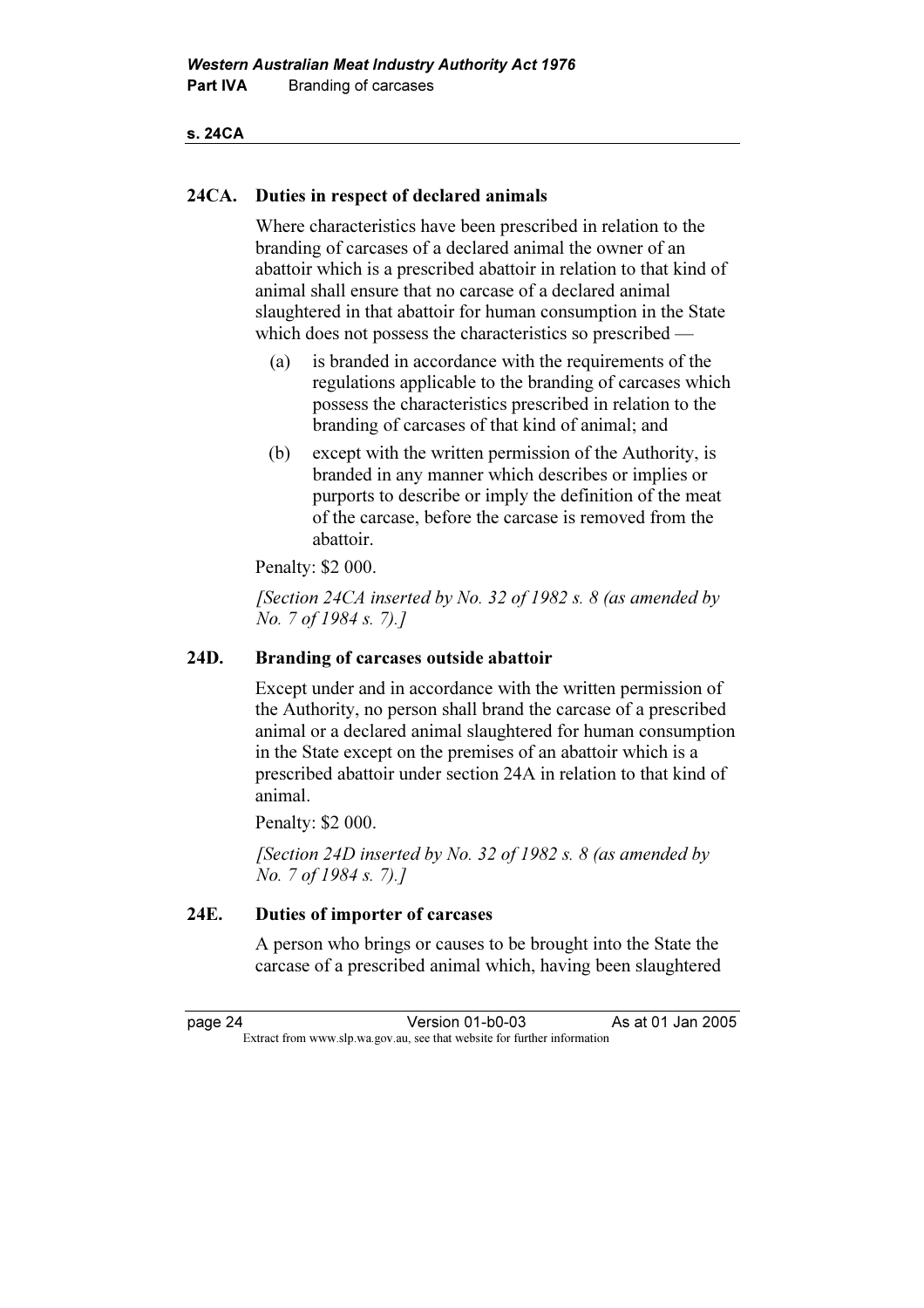outside the State, is brought into the State for the purposes of sale for human consumption in the State shall ensure that every such carcase —

- (a) is branded in accordance with the requirements of the regulations applicable to such carcases so brought into the State; and
- (b) except with the written permission of the Authority, is not branded in any manner other than or in addition to the manner so provided for in the regulations,

 before the sale of the carcase for human consumption in the State.

Penalty: \$2 000.

[Section 24E inserted by No. 32 of 1982 s.  $8$  (as amended by No. 7 of 1984 s. 7).]

#### 24EA. Duties of importers of declared animals

 Where characteristics have been prescribed in relation to the branding of carcases of a declared animal a person who brings or causes to be brought into the State the carcase of that kind of animal which, having been slaughtered outside the State, is brought into the State for the purposes of sale for human consumption in the State shall ensure that no such carcase —

- (a) which does not possess the characteristics so prescribed is branded in accordance with the requirements of; and
- (b) except with the written permission of the Authority, is branded in any manner other than or in addition to the manner provided for in,

 the regulations applicable to such carcases so brought into the State, before the sale of the carcase for human consumption in the State.

Penalty: \$2 000.

[Section 24EA inserted by No. 32 of 1982 s. 8 (as amended by No. 7 of 1984 s. 7).]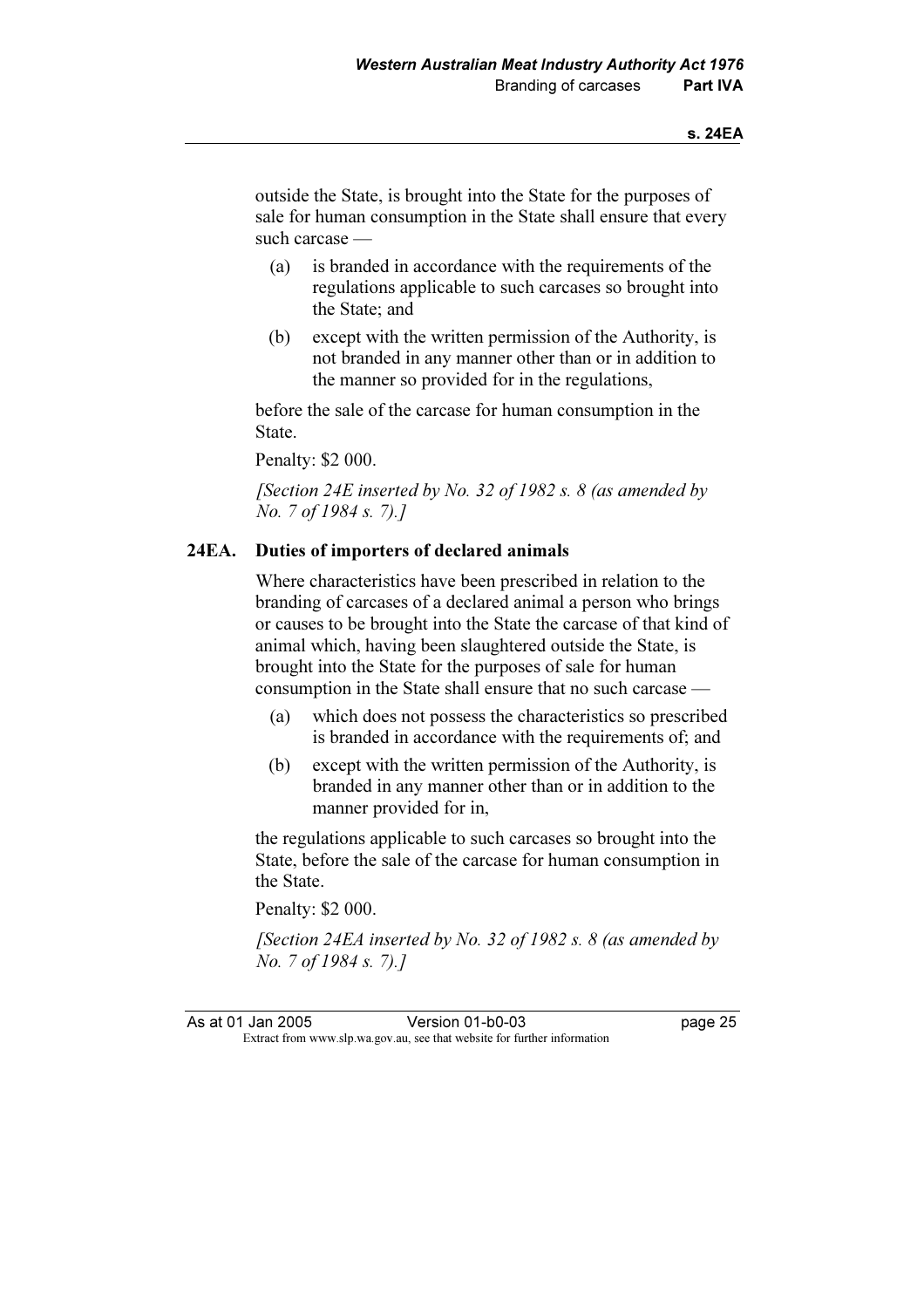#### s. 24EB

#### 24EB. Offence of sale of unbranded carcases

- (1) Where a brand has been prescribed in relation to any kind of animal, a person shall not sell or offer for sale a carcase of that kind of animal —
	- (a) by reference to that brand or the name of that brand, if any; or
	- (b) by a description which states or implies or purports to state or imply that the carcase possesses the characteristics prescribed in relation to the branding of carcases of that kind of animal,

 unless the carcase is branded in accordance with the requirements of the regulations.

Penalty: \$2 000.

 (2) The Governor may from time to time by proclamation declare that subsection (1) does not apply to the area or areas of the State specified in the proclamation and may by subsequent proclamation vary or revoke any proclamation made under this subsection.

[Section 24EB inserted by No. 32 of 1982 s.  $8$  (as amended by No. 7 of 1984 s. 7).]

#### 24F. Manufacture of branding devices etc.

- (1) The Authority may, by permission in writing
	- (a) permit a person to manufacture branding devices of the type, size, and description specified in the permission;
	- (b) permit an owner to use, subject to this Act, such a branding device as is specified in the permission.
- (2) The Authority may, by notice in writing, revoke or vary any permission given by it under subsection (1).
- $(3)$  A person who
	- (a) manufactures a branding device without the written permission of the Authority;

| page 26 | Version 01-b0-03                                                         | As at 01 Jan 2005 |
|---------|--------------------------------------------------------------------------|-------------------|
|         | Extract from www.slp.wa.gov.au, see that website for further information |                   |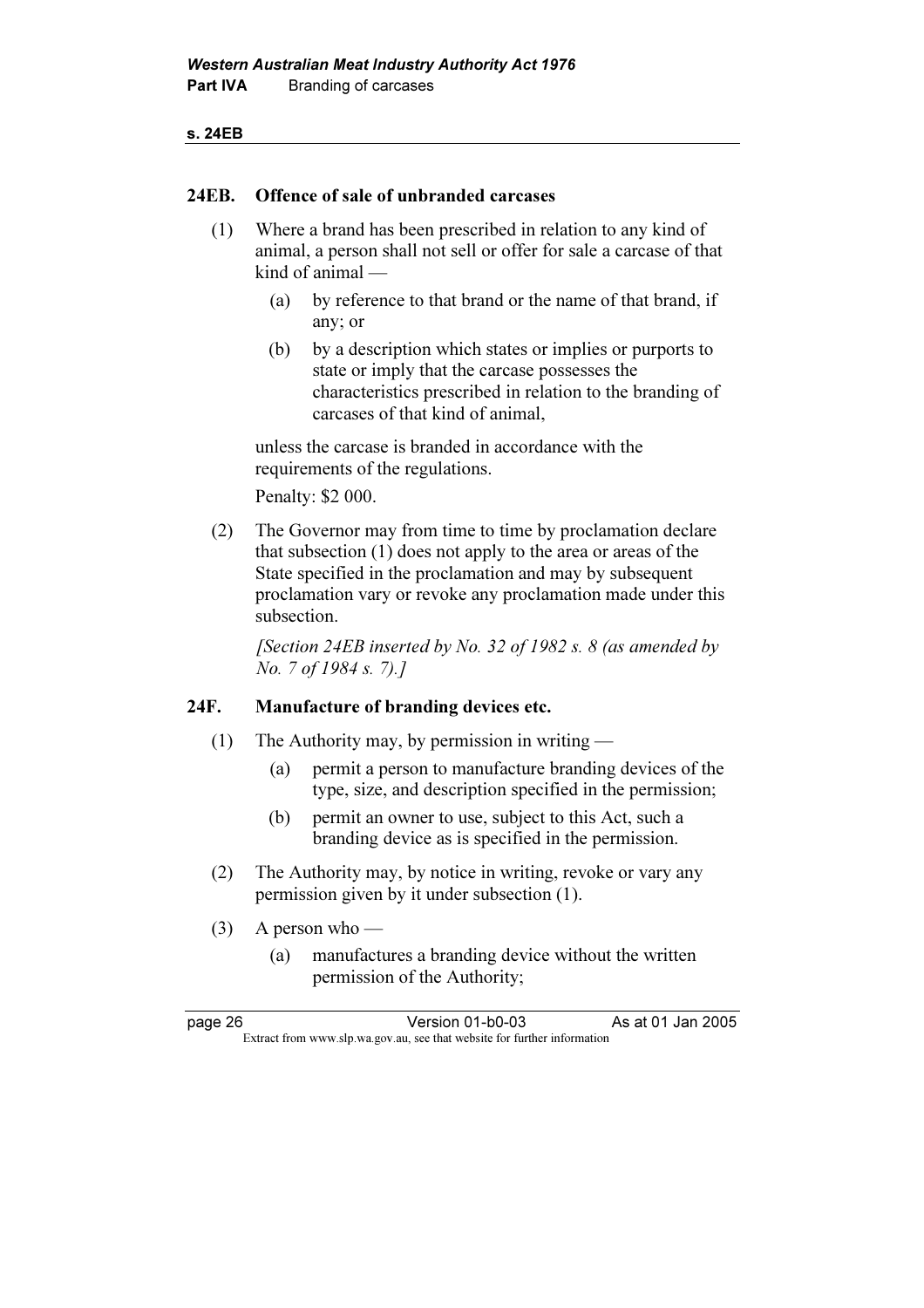- (b) not having the written permission of the Authority to use a branding device, has a branding device in his possession, custody or control; or
- (c) issues a branding device manufactured by him, or causes or permits such a branding device, to be issued to a person without having first ascertained from the Authority that that person is authorised by the Authority to use the branding device,

commits an offence.

 Penalty: For a first offence \$500, for a subsequent offence \$1 000.

 (4) In this section "branding device" means any device that is capable of being used with an ink or stain to produce on a carcase a brand or brands which describes or implies or purports to describe or imply the definition of the meat of the carcase.

[Section 24F inserted by No. 32 of 1982 s. 8.]

### 24G. Inspectors

- (1) The Minister may appoint persons to be inspectors for the purposes of this Act.
- (2) Every person appointed under subsection (1) shall be furnished with a certificate of his appointment, signed by either the Minister or an officer authorised by the Minister to sign the certificate on his behalf, and shall, if requested to do so, produce that certificate to any person in relation to whom or in the presence of whom he is about to exercise any of his powers under this Act or the regulations.

[Section 24G inserted by No. 32 of 1982 s. 8; amended by No. 51 of 1982 s. 2.]

### 24H. Powers of inspectors

 (1) An inspector may for the purposes of this Act at any time enter any abattoir, processing works or premises at which the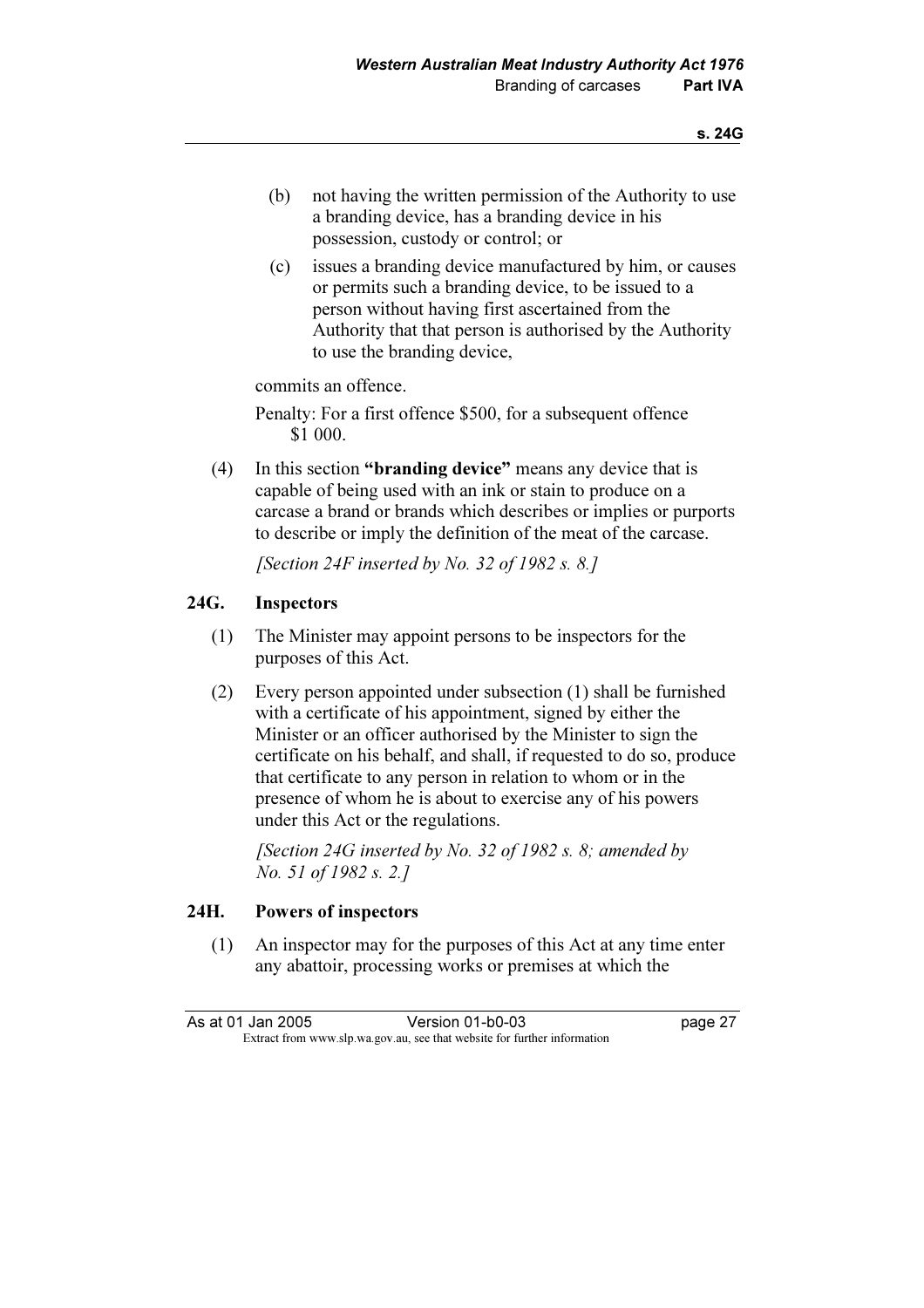inspector has reason to suspect that meat is stored or is sold or offered for sale and while on such premises may —

- (a) examine any carcase or meat on the premises;
- (b) supervise and monitor the application of brands to carcases of prescribed animals or declared animals;
- (c) weigh, count, measure or brand any such carcase;
- (d) examine any branding device on the premises;
- (e) open, or cause to be opened, any package and examine its contents; and
- (f) seize any package, meat or other thing which in the opinion of the inspector is likely to be evidence relevant to the investigation of a suspected offence under this Act.
- (2) Where any package, meat or other thing is seized under this section it shall be taken before a justice and thereupon shall be dealt with in the manner provided in section 714 of The Criminal Code as though lawfully seized under that Code.

[Section 24H inserted by No. 32 of 1982 s.  $8$  (as amended by No. 7 of 1984 s. 7); amended by No. 32 of 1993 s. 23.]

#### 24I. Obstruction of inspectors

 A person who obstructs or interferes with an inspector in the execution of his powers or duties under this Act or the regulations commits an offence.

Penalty: \$2 000.

 [Section 24I inserted by No. 32 of 1982 s. 8; amended by No. 20 of 1989 s. 3.]

s. 24I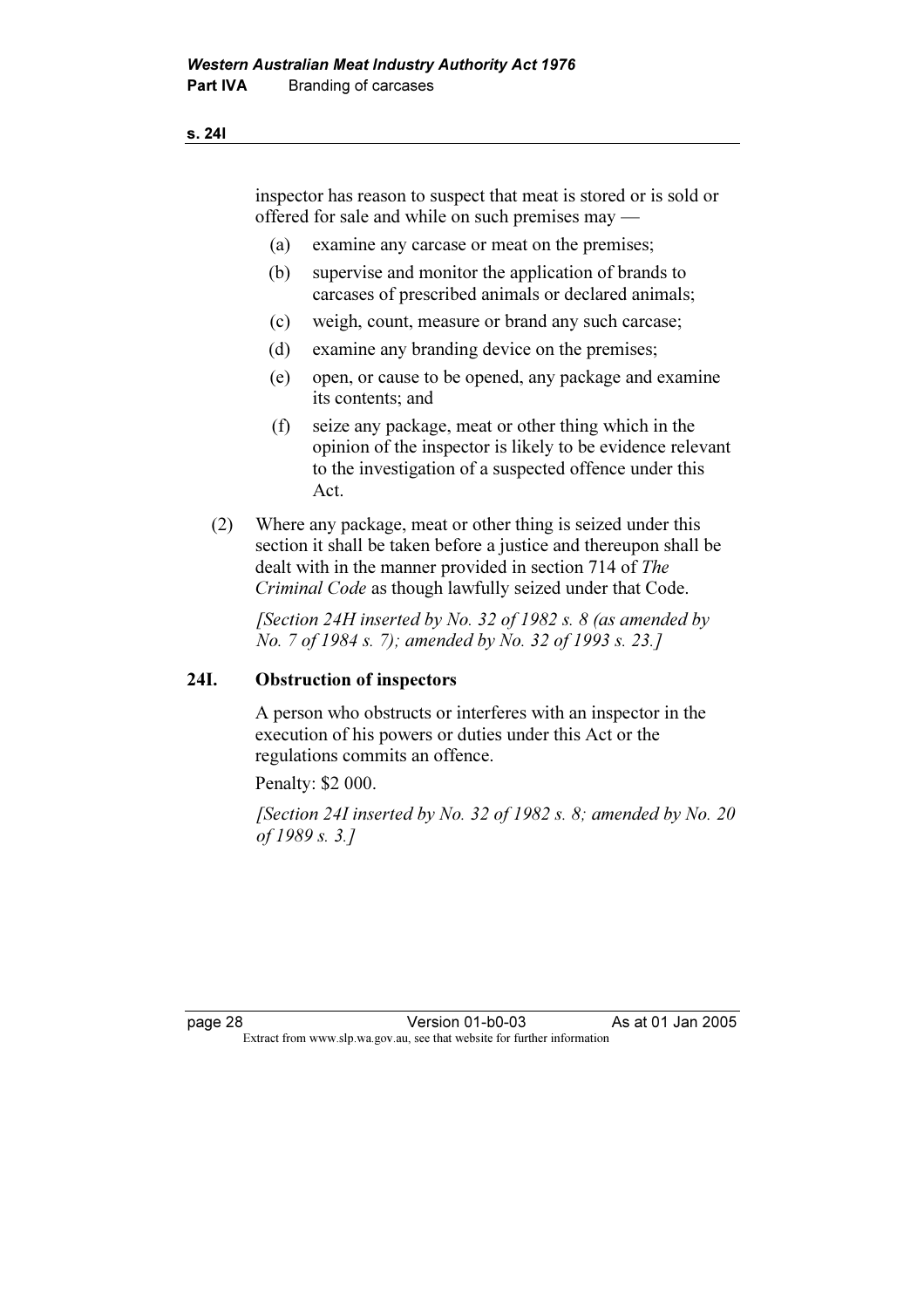# Part V — Miscellaneous

#### 25. Returns

 The owner of an abattoir shall make returns to the Authority at such times and containing such particulars as may be prescribed.

#### 25A. Execution of documents by Authority

- (1) The Authority is to have a common seal.
- (2) A document is duly executed by the Authority if
	- (a) the common seal of the Authority is affixed to it in accordance with subsections (3) and (4); or
	- (b) it is signed on behalf of the Authority by a person or persons authorised to do so under subsection (5).
- (3) The common seal of the Authority is not to be affixed to any document except as authorised by the Authority.
- (4) The common seal of the Authority is to be affixed to a document in the presence of 2 members of the Authority, and each of them is to sign the document to attest that the common seal was so affixed.
- (5) The Authority may, by writing under its seal, authorise a member or members of the Authority or a member or members of staff to sign documents on behalf of the Authority, either generally or subject to such conditions or restrictions as are specified in the authorisation.
- (6) A document purporting to be executed in accordance with this section is to be presumed to be duly executed until the contrary is shown.
- (7) When a document is produced bearing a seal purporting to be the common seal of the Authority, it is to be presumed that the seal is the common seal of the Authority until the contrary is shown.

| As at 01 Jan 2005 | Version 01-b0-03                                                         | page 29 |
|-------------------|--------------------------------------------------------------------------|---------|
|                   | Extract from www.slp.wa.gov.au, see that website for further information |         |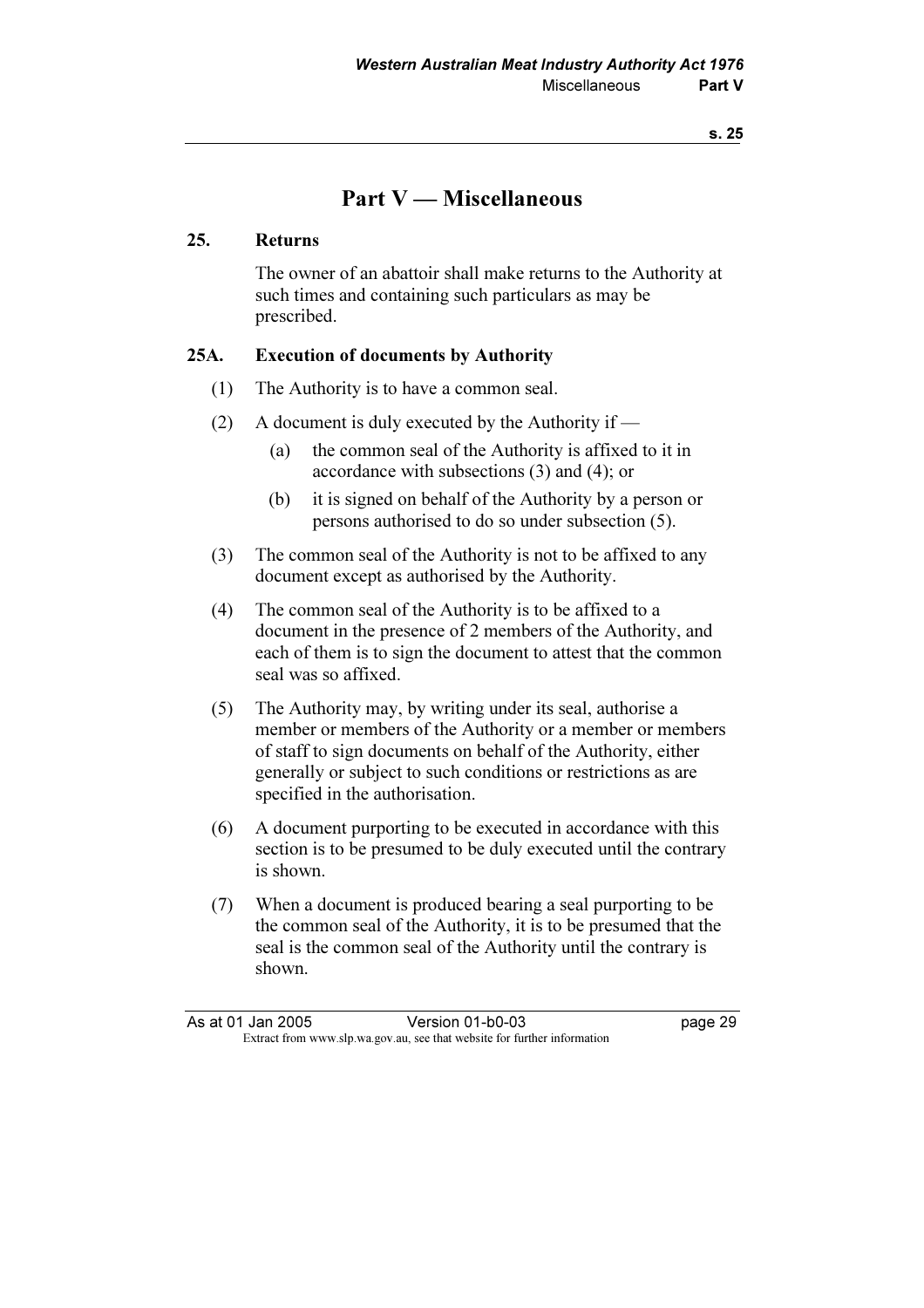s. 26

[Section 25A inserted by No. 46 of 1998 s. 11.]

### 26. Offences and penalty

- (1) A person who contravenes or fails to comply with a provision of this Act shall be guilty of an offence against this Act.
- (2) Subject to subsection (3), any person who is guilty of an offence against this Act shall be liable to a penalty not exceeding \$5 000.
- (3) Where a body corporate is convicted of an offence under this Act, the penalty that the court may impose is a fine not exceeding 5 times the maximum amount that, but for this subsection, the court could impose as a pecuniary penalty for that offence.
- (4) Proceedings for an offence against this Act or the regulations may be —
	- (a) taken by the Director General, or any inspector; and
	- (b) commenced at any time within 2 years after the offence was committed.

 [Section 26 amended by No. 20 of 1989 s. 3; No. 32 of 1993 s. 24.]

## 27. Regulations

- (1) The Governor may, after consultation with the Authority, make regulations prescribing all matters that are by this Act required or permitted to be prescribed or which are necessary or convenient to be prescribed for giving effect to or achieving the objects of this Act and facilitating the exercise by the Authority of its powers, functions and duties under this Act and in particular —
	- (a) prescribing the powers and duties of inspectors;
	- (b) regulating the operations conducted at saleyards, abattoirs and processing works, and the fees and charges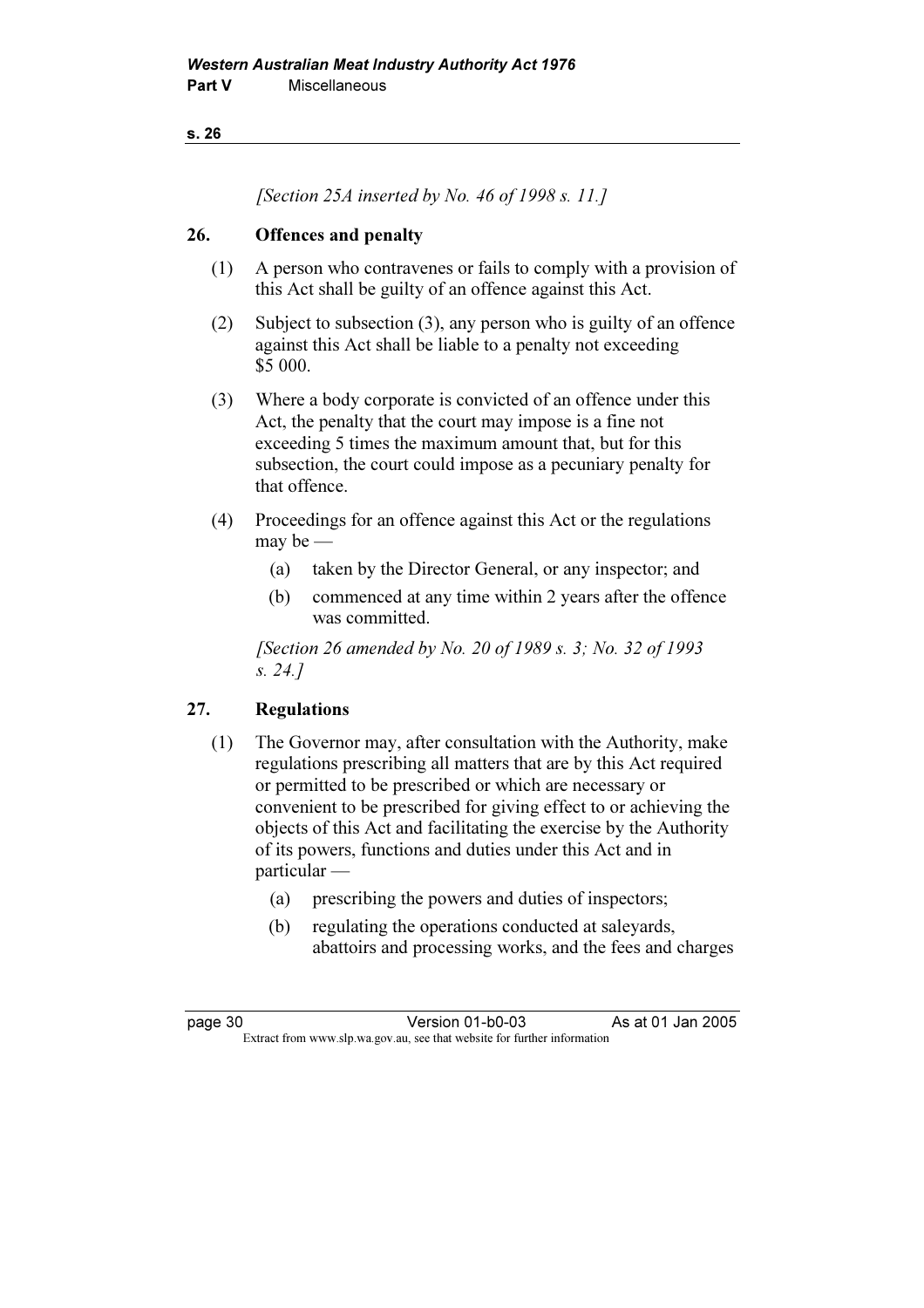payable under this Act in relation to the regulation of, or in respect of any approval sought for, those operations;

- (c) prescribing duties imposed on persons bringing or causing to be brought into the State the carcases of prescribed animals and declared animals for the purposes of sale for human consumption in the State;
- (d) regulating the branding of carcases of, or meat from, prescribed animals and declared animals —
	- (i) brought into the State for the purpose of human consumption in the State;
	- (ii) subjected, whether before or after slaughter, to some specialized treatment intended to affect quality; or
	- (iii) generally;
- (e) prescribing brands, including the names of brands;
- (f) regulating the grant of authority to manufacture, or to use, branding devices;
- (g) prescribing bases of description and definition and methods of measurement of carcases for the purpose of determining payment for carcases;
- (h) providing for the making of returns and the supply of information to the Authority by owners of abattoirs;
- (i) providing that contravention or failure to comply with a regulation constitutes an offence and prescribing a penalty not exceeding a fine of \$5 000 or any offence against the regulations.
- (2) Regulations may be made under this section
	- (a) so as to apply
		- (i) generally or in a particular class of case or in particular classes of cases;
		- (ii) throughout the State or in a specified part or parts of the State;

As at 01 Jan 2005 Version 01-b0-03 page 31<br>Extract from www.slp.wa.gov.au, see that website for further information Extract from www.slp.wa.gov.au, see that website for further information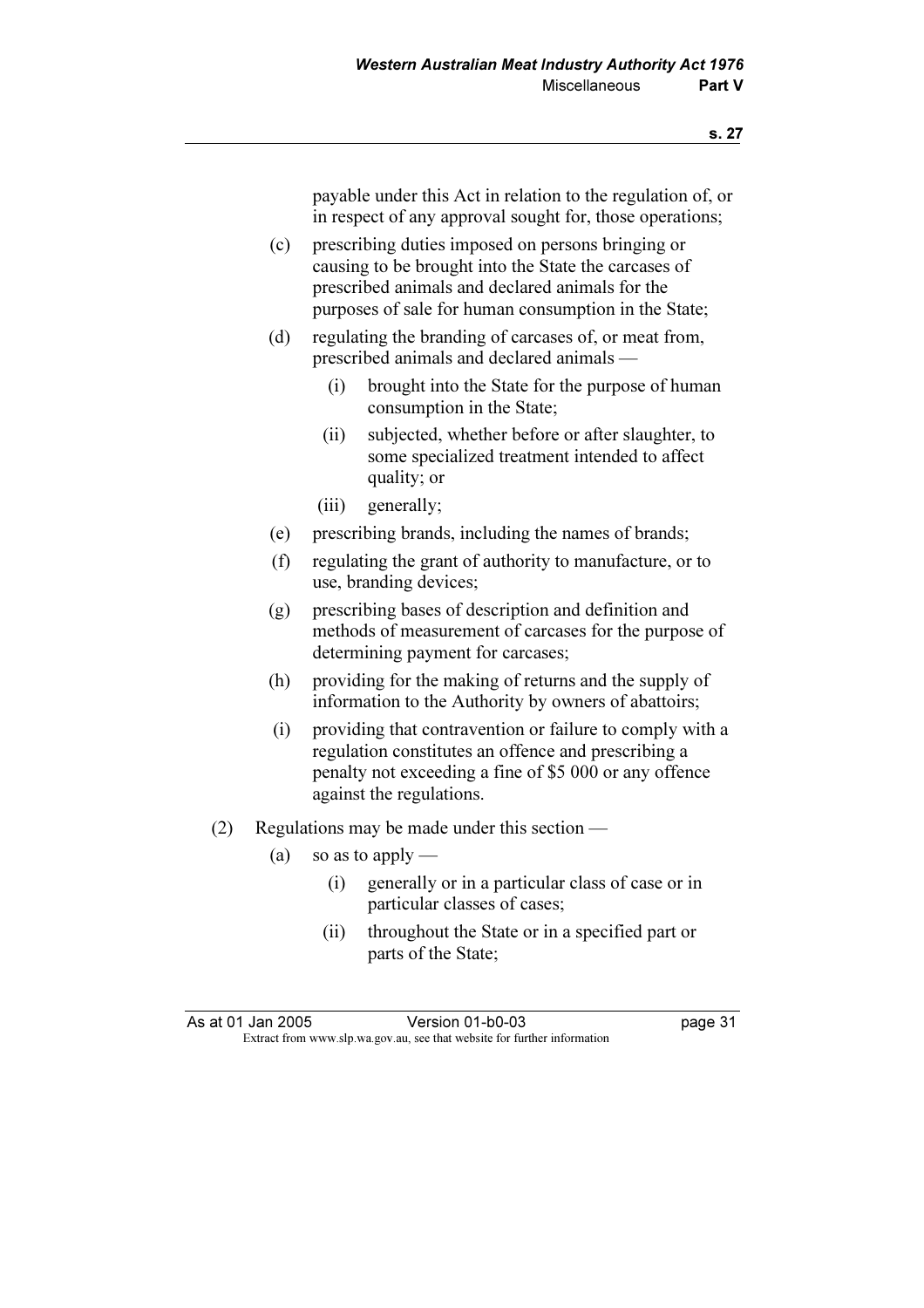|  | so as to require a matter affected by them to be — |
|--|----------------------------------------------------|
|  |                                                    |

- (i) in accordance with a specified standard or specified requirement; or
- (ii) as approved by, or to the satisfaction of, a specified person or body or a specified class of person or body;
- (c) so as to confer on a specified person or body or a specified class of person or body a discretionary authority; and
- (d) so as to provide that, in specified cases or in a specified class of cases, either subject to specified conditions or unconditionally, persons or things of a class or classes may be exempted from the provisions of the regulations, either wholly or to such extent as is specified.
- (3) In subsection (2), "specified" means specified in the regulations.

[Section 27 inserted by No. 32 of 1982 s. 9 (as amended by No. 7 of 1984 s. 8); amended by No. 20 of 1989 s. 3; No. 32 of 1993 s. 25.]

page 32 Version 01-b0-03 As at 01 Jan 2005 Extract from www.slp.wa.gov.au, see that website for further information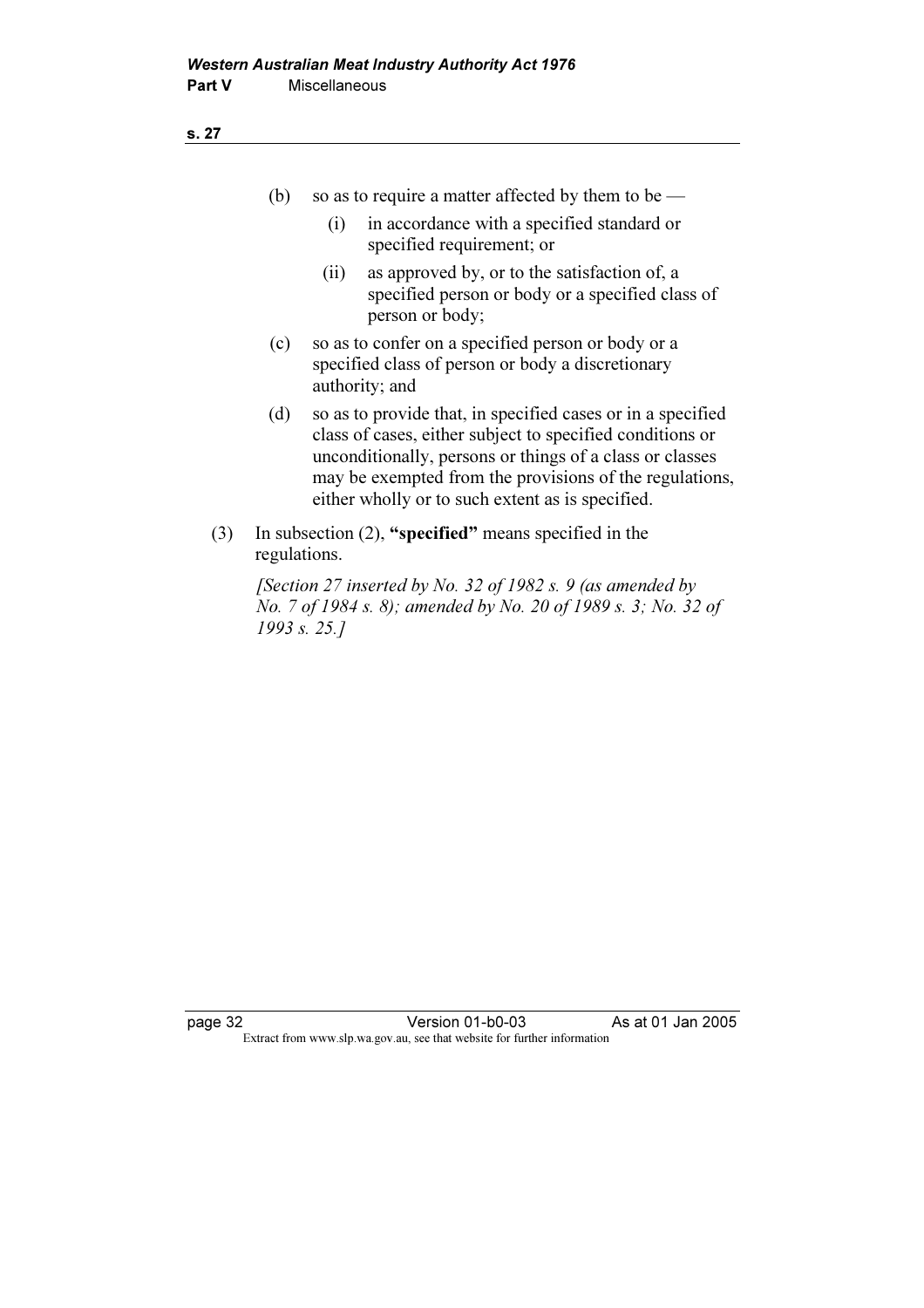#### **Notes**

1 This is a compilation of the Western Australian Meat Industry Authority Act 1976 and includes the amendments made by the other written laws referred to in the following table. The table also contains information about any reprint.

| <b>Number</b><br>and year                                                    | Assent      | Commencement                                                                                                                                                 |
|------------------------------------------------------------------------------|-------------|--------------------------------------------------------------------------------------------------------------------------------------------------------------|
| 75 of 1976                                                                   | 18 Oct 1976 | s. 17, 21, 23(c), 25, 26:<br>1 Jul 1977 (see s. 2 and Gazette<br>6 May 1977 p. 1294);<br>balance: 1 May 1977 (see s. 2<br>and Gazette 6 May 1977<br>p. 1294) |
| 32 of 1982<br>(as amended<br>by No. $51$ of<br>1982 and<br>No. 7 of<br>1984) |             | 27 May 1982 7 Jun 1985 (see s. 2 and Gazette<br>7 Jun 1985 p. 1931)                                                                                          |
| 51 of 1982                                                                   | 6 Sep 1982  | 6 Sep 1982                                                                                                                                                   |
| 7 of 1984                                                                    |             | 18 May 1984 7 Jun 1985 (see s. 2 and Gazette<br>7 Jun 1985 p. 1932)                                                                                          |
| 20 of 1989                                                                   | 1 Dec 1989  | 15 Dec 1989 (see s. 2 and<br>Gazette 15 Dec 1989 p. 4513)                                                                                                    |
| 32 of 1993                                                                   | 16 Dec 1993 | 4 Mar 1994 (see s. 2(1) and<br>Gazette 4 Mar 1994 p. 821)                                                                                                    |
| 32 of 1994                                                                   | 29 Jun 1994 | 1 Oct 1994 (see s. 2 and <i>Gazette</i><br>30 Sep 1994 p. 4948)                                                                                              |
| 14 of 1996                                                                   | 28 Jun 1996 | 1 Jul 1996 (see s. 2)                                                                                                                                        |
|                                                                              |             |                                                                                                                                                              |

#### Compilation table

As at 01 Jan 2005 Version 01-b0-03 page 33 Extract from www.slp.wa.gov.au, see that website for further information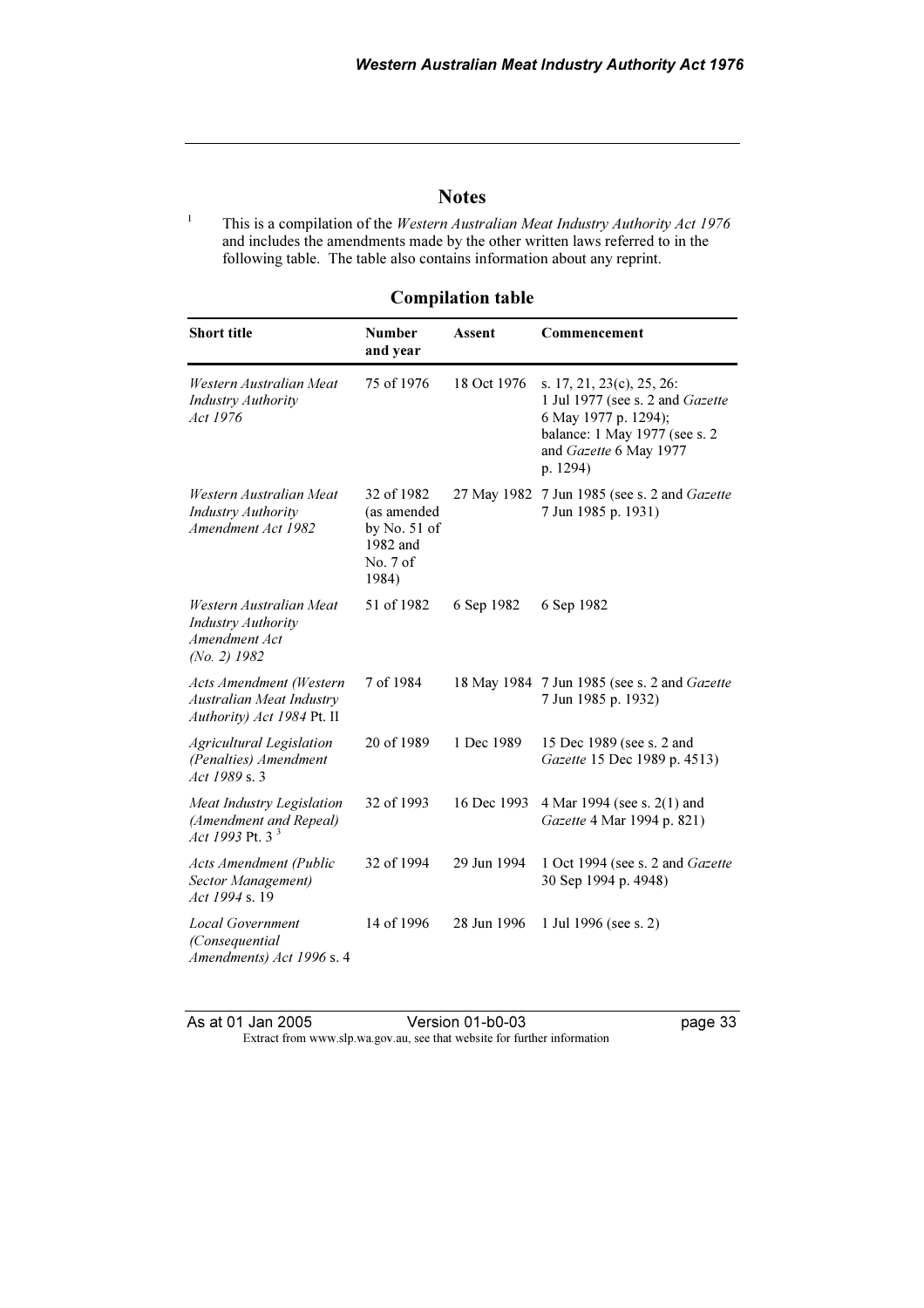| <b>Short title</b>                                                         | <b>Number</b><br>and year | Assent | Commencement                             |
|----------------------------------------------------------------------------|---------------------------|--------|------------------------------------------|
| <b>Financial Legislation</b><br>Amendment Act 1996 s. 64                   | 49 of 1996                |        | 25 Oct 1996 25 Oct 1996 (see s. 2(1))    |
| Statutes (Repeals and<br>Minor Amendments)<br>Act (No. 2) 1998 s. 76       | 10 of 1998                |        | 30 Apr 1998 30 Apr 1998 (see s. $2(1)$ ) |
| Western Australian Meat<br><b>Industry Authority</b><br>Amendment Act 1998 | 46 of 1998                |        | 19 Nov 1998 19 Nov 1998 (see s. 2)       |

Reprint of the Western Australian Meat Industry Authority Act 1976 as at 1 Mar 2002 (includes amendments listed above)

| Acts Amendment and<br>Repeal (Competition<br><i>Policy</i> ) <i>Act 2003</i> Pt. 15                                                                                                                                                                                                                                                     | 70 of 2003 | 15 Dec 2003 21 Apr 2004 (see s. 2 and<br>Gazette 20 Apr 2004 p. 1297)                                                                                                                                                                                                                                                                                       |
|-----------------------------------------------------------------------------------------------------------------------------------------------------------------------------------------------------------------------------------------------------------------------------------------------------------------------------------------|------------|-------------------------------------------------------------------------------------------------------------------------------------------------------------------------------------------------------------------------------------------------------------------------------------------------------------------------------------------------------------|
| State Administrative<br>Tribunal (Conferral of<br>Jurisdiction) Amendment<br>and Repeal Act 2004 Pt. 2<br>Div. $1364$                                                                                                                                                                                                                   | 55 of 2004 | 24 Nov 2004 1 Jan 2005 (see s. 2 and <i>Gazette</i><br>31 Dec 2004 p. 7130)                                                                                                                                                                                                                                                                                 |
| 2<br>$\mathbf{I}$ $\mathbf{I}$ $\mathbf{I}$ $\mathbf{I}$ $\mathbf{I}$ $\mathbf{I}$ $\mathbf{I}$ $\mathbf{I}$ $\mathbf{I}$ $\mathbf{I}$ $\mathbf{I}$ $\mathbf{I}$ $\mathbf{I}$ $\mathbf{I}$ $\mathbf{I}$ $\mathbf{I}$ $\mathbf{I}$ $\mathbf{I}$ $\mathbf{I}$ $\mathbf{I}$ $\mathbf{I}$ $\mathbf{I}$ $\mathbf{I}$ $\mathbf{I}$ $\mathbf{$ |            | $\mathcal{L}$ $\mathcal{L}$ $\mathcal{L}$ $\mathcal{L}$ $\mathcal{L}$ $\mathcal{L}$ $\mathcal{L}$ $\mathcal{L}$ $\mathcal{L}$ $\mathcal{L}$ $\mathcal{L}$ $\mathcal{L}$ $\mathcal{L}$ $\mathcal{L}$ $\mathcal{L}$ $\mathcal{L}$ $\mathcal{L}$ $\mathcal{L}$ $\mathcal{L}$ $\mathcal{L}$ $\mathcal{L}$ $\mathcal{L}$ $\mathcal{L}$ $\mathcal{L}$ $\mathcal{$ |

 Under the Public Sector Management Act 1994 s. 112(1), a reference to the Public Service Act 1978 is to be read as a reference to the Public Sector Management Act 1994. The reference was changed under the Reprints Act 1984 s.  $7(3)(g)$ .

3 The Meat Industry Legislation (Amendment and Repeal) Act 1993 s. 16(2) and (3) read as follows:

- $\epsilon$
- (2) Where the appointment of a person as a member of the Authority under the provisions of section 8 of the principal Act as enacted before the coming into operation of this section is still in effect immediately before the coming into operation of this section, that appointment is terminated on and by virtue of this section coming into operation.
- (3) Subsection (2) does not affect the eligibility of the person to be appointed as a member of the Authority under section 8 of the principal Act as amended by this section.
- ".

4 The State Administrative Tribunal (Conferral of Jurisdiction) Amendment and Repeal Act 2004 Pt. 5, the State Administration Tribunal Act 2004 s. 167 and 169,

page 34 Version 01-b0-03 As at 01 Jan 2005 Extract from www.slp.wa.gov.au, see that website for further information